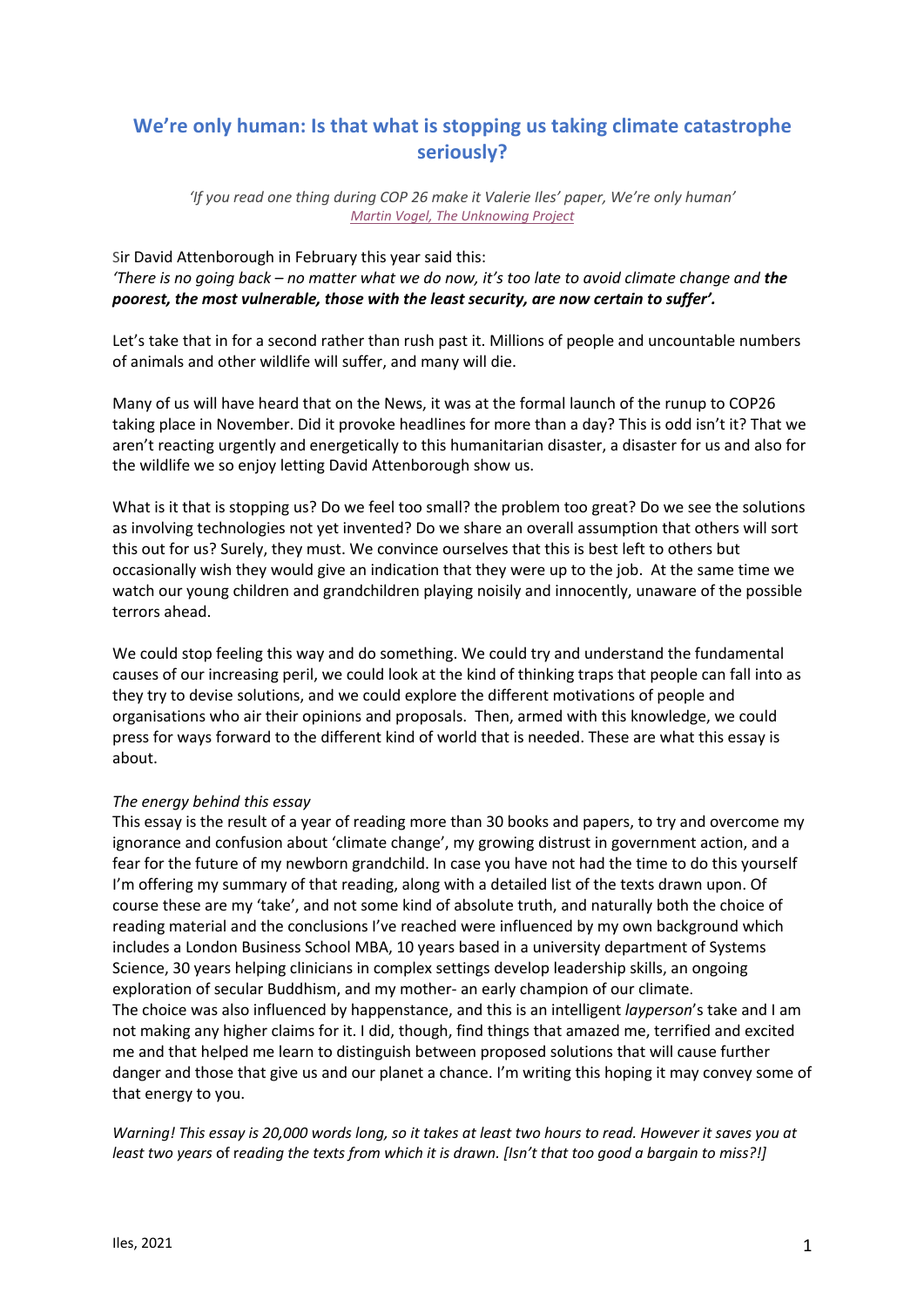# **Introduction**

There is a lot of lip service to the dangers of climate change. We have become accustomed now to seeing it titled 'climate emergency' or 'climate catastrophe' but, in general, we are not treating it as such. How can we explain the rather mild and uninterested responses of so many people to even the possibility that our climate is perilously close to becoming so unstable and unpredictable that life on Earth as we know it may be in danger; that at the very least it will prompt hunger, want and war?

There is a phrase with which we are all familiar, 'I'm only human' and perhaps that is helpful here. Is it that, individually and collectively, *because* 'we're only human', our limited human senses and reasoning abilities do not readily enable us to grasp the nature and scale of the crisis we face? Not the amazing complexity of life on our planet, the immense damage we have caused it in the last 60 years as our population has trebled, nor the enormity of the impact this will have on our planet as a whole? My purpose here is to draw attention to things we have failed to notice, not because we are lazy or selfish, but because we're only human and the ability to do so hasn't been part of our genetic inheritance. We literally are not capable of 'seeing', of 'sensing', aspects that it is vital we understand.

When spaceships return to Earth many astronauts report feeling differently about their own planet. Watching an Earthrise, seeing Earth as the single 'blue dot', their appreciation for the teeming plenitude of life on our very special planet can be hard to put into words. Without that experience the rest of us fail to comprehend the scale and urgency of the crisis facing our very special planet's climate, still less its causes. Our senses are simply too limited, too human-scale, to allow it. To grasp the scale and urgency of our situation we have to widen our horizons.

In what follows, I first describe the six most critical areas where our senses and our imagination let us down so that we fail to fully comprehend the range of dangers we are in. We then look at some thinking traps we can fall into as we try to design solutions. Understanding these can help be helpful when evaluating proposals put forward as solutions. Then we explore three distinctly different approaches to protecting the climate: three approaches and the different beliefs lying behind them. Unless we can identify these three when we come across them, we run the risk of adopting solutions that increase the dangers. I suggest we will need to learn to engage constructively with adherents of all three, but awarely, if we are to find ways of enabling our very special planet to continue to teem with life, including our own.

My aim in these three sections is to help us all evaluate proposals put forward by governments, advisors, industries, etc, not in scientific detail but as to whether they address the critical issues, use appropriate thinking tools, and care about what really matters. Then we consider how we can most usefully move forward ourselves, by now understanding more about what it is we face.

The arguments are drawn from a number of different sources, many of which are listed at the back. Where I have quoted from or drawn upon one of these, I give the name of the author in brackets in the text. This introduction is influenced by Ziya Tong's lovely book The Reality Bubble.

# **Six fundamental causes of climate change that we fail to see because we're only human**

## **Cause One: How we obtain our food**

The kind of food we eat and the ways we produce it are so different from those of our grandparents and great-grandparents they would be dumbfounded at what we take for granted. In 1885 more than 50% of the population (in Europe and the USA) worked on the land. Only a hundred years later it was 3%. In the C19 the average British worker spent twice as much on bread as on rent, so every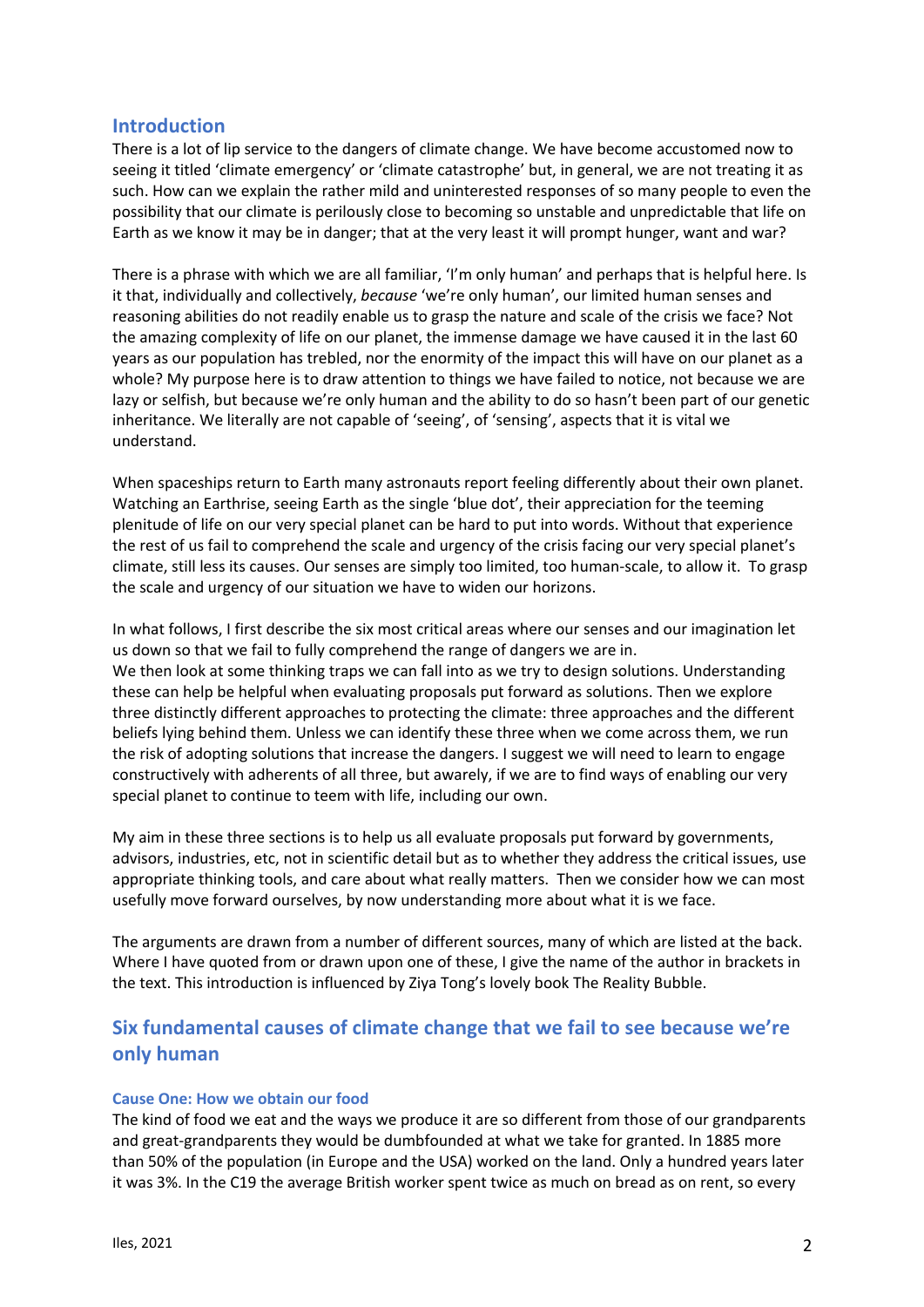scrap of it was used. But bread consumption *halved* between 1880 and 1975, and now over 30% of it is thrown away. We no longer take choosing and purchasing it seriously and have lost our ability to judge its quality. How many of us nowadays can assess how much good wheat is in a loaf? how fresh was the flour used? Our forebears were much more discriminating (Bee Wilson).

In the countryside our grandparents would have known, small-scale farmers tended small fields that were surrounded by hedgerows full of berries, wildflowers and birdsong; birds followed the plough (occasionally looting crops but more often swooping for worms in the turned soil), and insects were abundant. Animals, for eating, were killed on the farm, or at a nearby small abattoir. The crops were mixed, chosen for their ability to thrive in local conditions, and rotated from year to year. Much of the food produced was sold locally: from the farm or in villages and market towns nearby. This was not an easy life for agricultural workers, it was hard physical work for modest rewards but all of these activities contributed to a sustainably fertile soil: rich, fecund, plentiful, alive with microbes, worms, and insects - and also to a vibrant local economy (Chris Smaje).

Today very many hedgerows have disappeared, ripped out as small fields and family farms have given way to large scale industrial ventures. Farm outputs are now traded globally, and abattoirs are remote and huge. At the same time, there is no thriving local economy. Those villages, towns and cathedral cities once participating in a reciprocal local market, are now dormitories for people working in major metropolises or out of town retail parks. There is also little local variation in what is grown and eaten: globally only 12 plant species and 5 animal species now make up 75% of all our food. Of 7000 edible crops worldwide 95% of what we eat comes from 30 of them (Wilson).

## How has this happened?

Over the last 90 years several revolutions have taken place, each, at the time, seen as gamechanging advances. The *Haber Bosch process* provides more than enough nitrogen fertilizer to fertilize crops around the world, so there is no need, now, to rotate crops round small fields to keep their soil nourished and nourishing. *Pesticides* today remove any unwanted pests, and with them all the insects and wildlife that feed on them. Hence no hedgerows teem with the wildlife that contributes to a healthy carbon cycle, immense fields are the norm, stretching as far as the eye can see, their soil so lifeless that no birds follow the plough and the soil is a much less effective carbon sink. It is more accurate to think of these as sterile factories manufacturing grain than as fields abundant with life. *Dwarf varieties* of wheat and other annual arable crops, the Nobel prize-winning basis for the 'green revolution' of the 1960s, are hardier than their forebears and produce more grain. This is just what the, now global, food industry wants for its production of cheap staples and expensive luxuries so the range of grains produced globally has shrunk to a mere three staples: wheat, rye and maize (Wilson).

Each of these improvements has produced greater yields, reduced labour input and increased profits. This is seen as a highly efficient use of resources enabling populations to be fed as cheaply as possible. But we are now seeing the consequences: instead of renewing our soil we are depleting it, rendering it so barren that we may have only 60 harvests left (Ziya Tong) and instead of feeding our populations healthily we are leaving many of them simultaneously obese and malnourished. (Wilson)

That's an odd statement isn't it? But Bee Wilson's look at statistics and working practices is persuasive: large food companies (of the size of PepsiCo and Nestle) have changed both farming and eating patterns across the globe. They buy and sell globally with no commitment to farmers or consumers, workforce, communities, or even nations, only shareholders. Wastefully searching for soil worldwide, destroying natural landscapes and evicting nature of all kinds, has enabled them very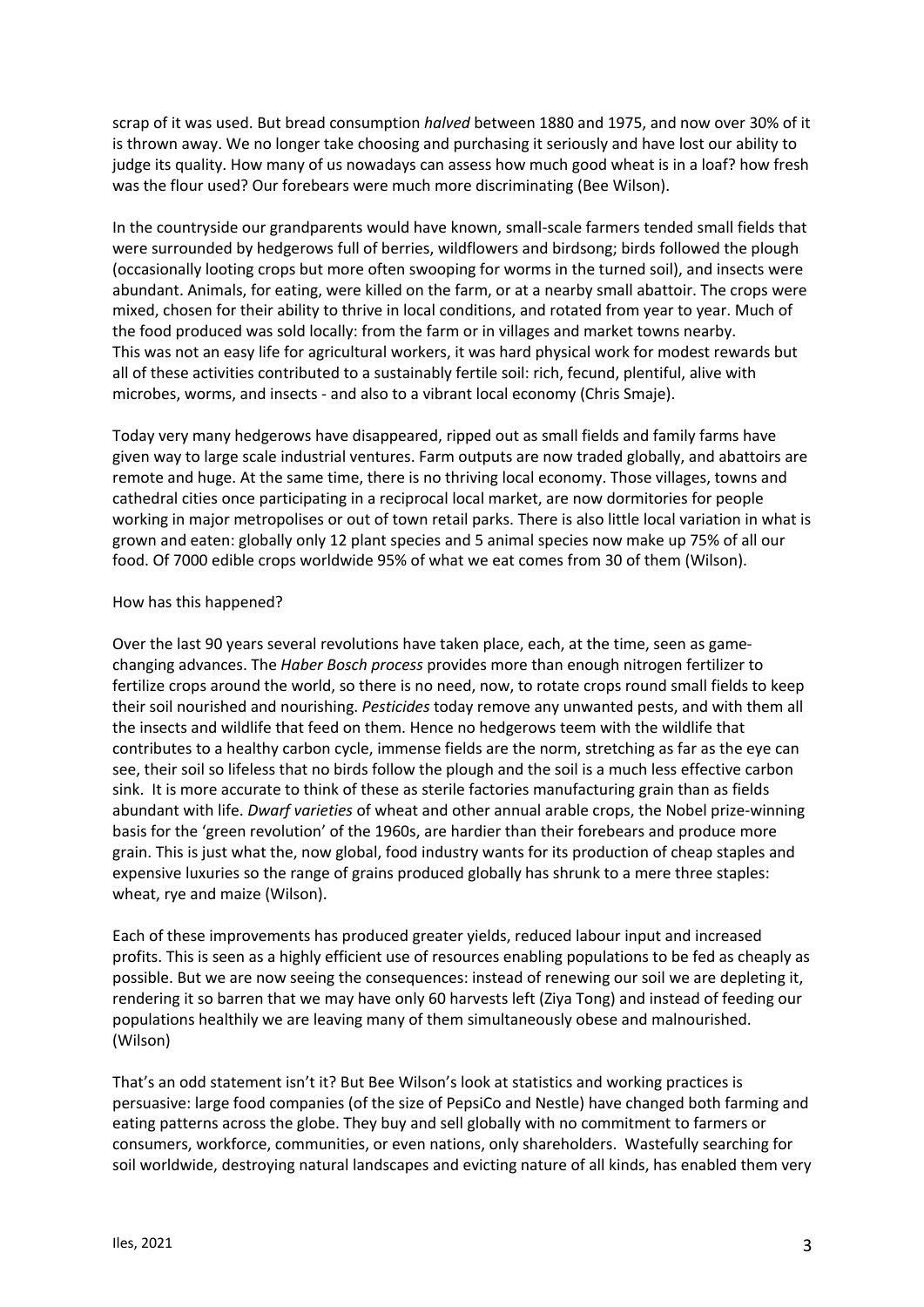profitably to provide us with a lot of extra calories - although not nutrients. Now, delicious nutrientfree snacks of all sorts seek us out, at every store or garage we pass, and, courtesy of international development funds, in the most remote of third world villages. Some of the earliest users of the newly built roads paid for by those development funds are local sales reps of the global food giants, offering local shop keepers refrigerated cabinets to sell canned drinks and snacks full of nonnutritious calories. Not far behind are those buying rights to local land to grow wheat for the world market, or purchasing locally grown traditional staples such as quinoa for the middle classes of the global north. In this way nutritious local crops and varieties are put beyond the reach of local people (Wilson). Local indigenous people can suffer even more fundamentally as the ancient common lands on which they depend are bought by global food companies (from local profiteers): enclosures all over again (Tong).

A lot of this is done in the name of efficiency – of 'feeding the world'. But there are many kinds of efficiency and of productivity. Small local farms growing a variety of crops (root vegetables, tubers and leaves, arable grains) all chosen to be well suited to their local conditions, plus eggs and meat, are very productive and energy efficient. Animals provide fertiliser, traction and transport around the farm, and are also the source of healthy meat. Local crops flourish in their home soil and fertiliser use is kept small scale and specific (Chris Smaje).

This mixed, responsive farming requires skill and care, and offers rewarding and varied lifestyles. A hundred years ago small farms were the bedrock of vibrant local economies, and their human workers lived locally. The farms were part of a thriving local market: farm products sold from the farm, in nearby villages and the local market town and regional centre. They could be again (Smaje).

These agricultural and demographic changes have been taking place over the last century, but that thought can be misleading. The change has been at an exponential rate: in other words the scale and speed of change has become greater and faster over time, with small changes to start with and, now, changes on a scale almost beyond our comprehensions. 'If present trends continue it is estimated that in the next 50 years humanity will produce as much food as people have consumed over the course of human history' (Eileen Crist).

Each generation accepts the world they are born into as the natural one, ignorant of how it has changed over even the life of their parents. So we have no easy way of really grasping the magnitude of this 100 year desecration – but it will help us design our future if we do. I suggest we need to grasp and grieve the scale of this change in our land use and not ignore it. Our grandparents would be aghast at the landscapes we take as natural. Our grandchildren may be denied a future as a result.

It is not only our land that has been mutilated beyond recognition: so have our oceans. It is common for thriving, long lived underwater marinescapes the height of three storey buildings to be bulldozed by the now monstrously sized ships of the fishing fleets, devastating populations of ocean dwellers depending on them (WWF). Surveillance equipment ensures that shoals of even canny fish can be tracked and captured. Netting, using massive nets, ensures that about 60% of the fish trapped will be 'bycatch', species not for human consumption but caught all the same and sold as feed to fish farms. Prevalent destructive practices include extensive over-fishing in protected zones, stunning with cyanide, and ghost fishing (abandoning old fishing vessels with their tackle still in place and still entrapping any fish investigating them). There are many more abhorrences (including to the workforce on these ships) and globally our seascapes are as denuded and depopulated as our landscapes. We are now hearing that haddock stocks have been depleted to 1% of previous levels. Yes one hundredth. Halibut to 1.5%. This is where our imaginations can fail us again: a figure of 1% can sound innocuous. We are better at grasping this sort of figure with a visual image: imagine ten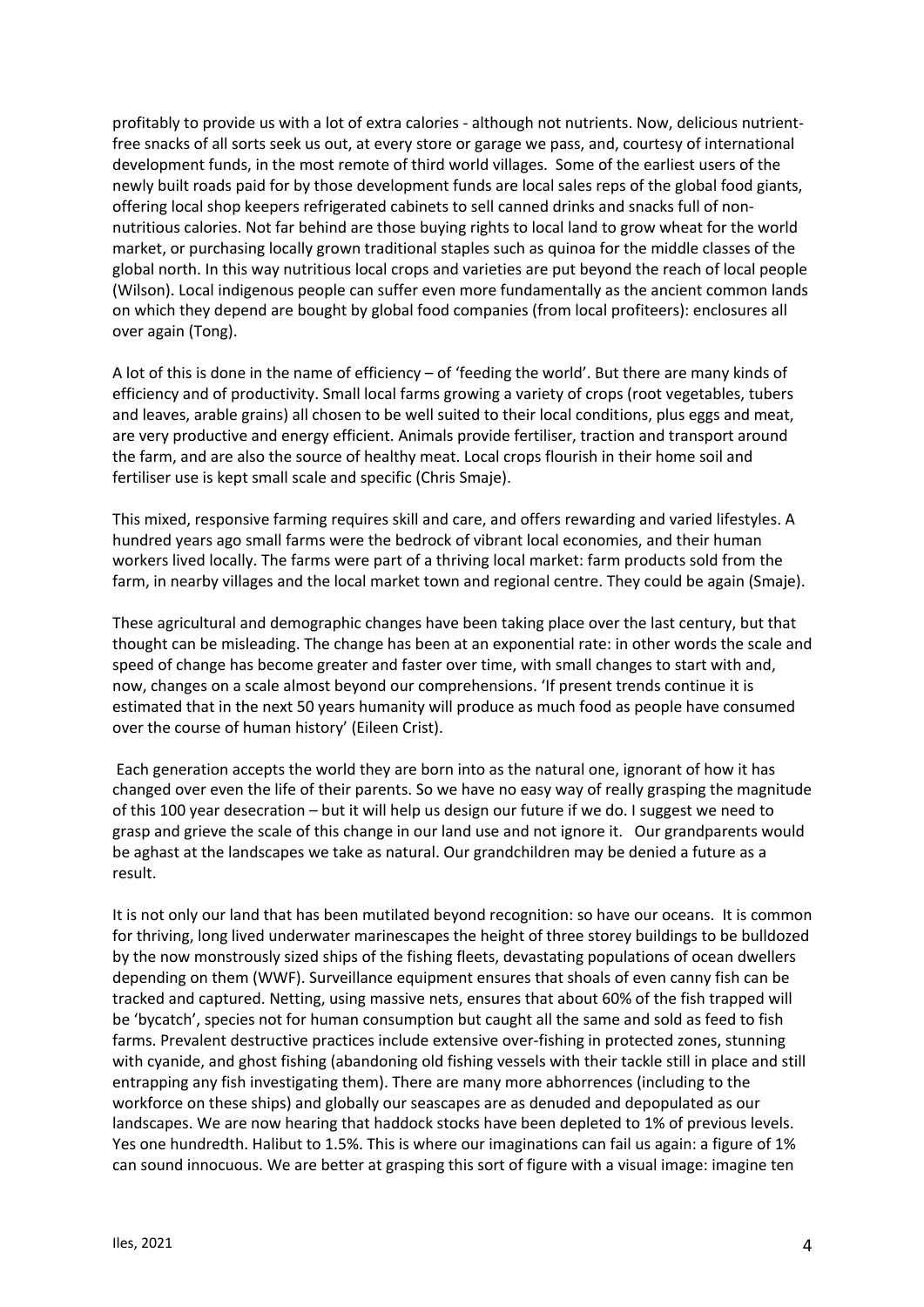rows of ten balls all red except for one green one. We've lost all the red ones. No not lost, destroyed.

I have not described (and will not) the ruthless and inhumane horrors of the global meat industry. This is an industry producing nearly 10 times as much meat as we need in our diets, along with its associated, very considerable, carbon emissions, while subjecting millions of animals (sentient beings let's not forget) to lives and deaths that would so horrify consumers that the US govt *forbids* any filming of such facilities. The scale of this industry is mind boggling: of all the mammal biomass on Earth 30% is us (humans), 67% is livestock we farm for our meat industry, and only 3% is animals in the wild (Tong).

Our food industry is trashing our planet. We have allowed it to focus on what is good for corporations and shareholders, and economic growth, and not on what is good for the soil, for other species, and for us. This is a long, long way from where we need to be if we are to have a planet we can live on. We need to eschew chemicals, synthetic fertilizers, large scale monocultures, and instead interact well with wild nature and feed people locally and regionally (Crist).

## **Cause Two: Population**

Populations of all species are subject to the carrying capacity of their habitat: the resources available to them and their competitors in that environment. What is Earth's carrying capacity for humans?

Some economists claim that humans are not subject to carrying capacity constraints because of our natural ingenuity, and point to the massive growth in human population as proof. They fail to mention (or perhaps even to notice) that we have achieved this by stealing the Earth's capacity for carrying *other* species in order to do so.

In 1750 the global population was about 800 million. Largely as a result of sanitation, the industrial and green revolutions, as well as medical advances, today it is 7.7 billion. This is twice the number in 1972, and three times that in 1951. Comparing lifestyles (and mortality rates) then and now, it is not surprising that this is always described as progress. But today we still have between 800m and 1 billion people severely undernourished, with life expectancies not much greater than 250 years ago. Is this really progress? Is it the kind of progress we want? After all, when we see cancer cells overwhelming their host we also describe the cancer as 'progressing'.

To restore a healthily vibrant biodiverse planet we *have* to operate within limits. One of these limits is human population size. *What* that limit is is debateable, *that* there's a limit is not. There are laws of physics that not even humans can transcend. It is physically impossible to increase population numbers indefinitely.

Currently population growth has stalled in the global north. Indeed in many countries it is falling, with women's access to education, career opportunities and their sense of self-determination. Without these, many girls and women of the global south are still bound to a life of child rearing. It is in everyone's interest for us to support women the world over in their ability to undertake education and work of their own choosing, free from coercion from husbands, families and societies to have more children than they want. That requires excellent multifaceted education about sex and sexuality, relationships, gender and power dynamics, and means of contraception.

The global north can and should contribute substantially to these educational developments. More than that: we must consider that many of the countries of the global north are themselves overpopulated. With smaller populations their citizens would enjoy a higher quality of life with fewer impoverished, overcrowded areas of cities, fewer tensions over immigration, and, crucially, a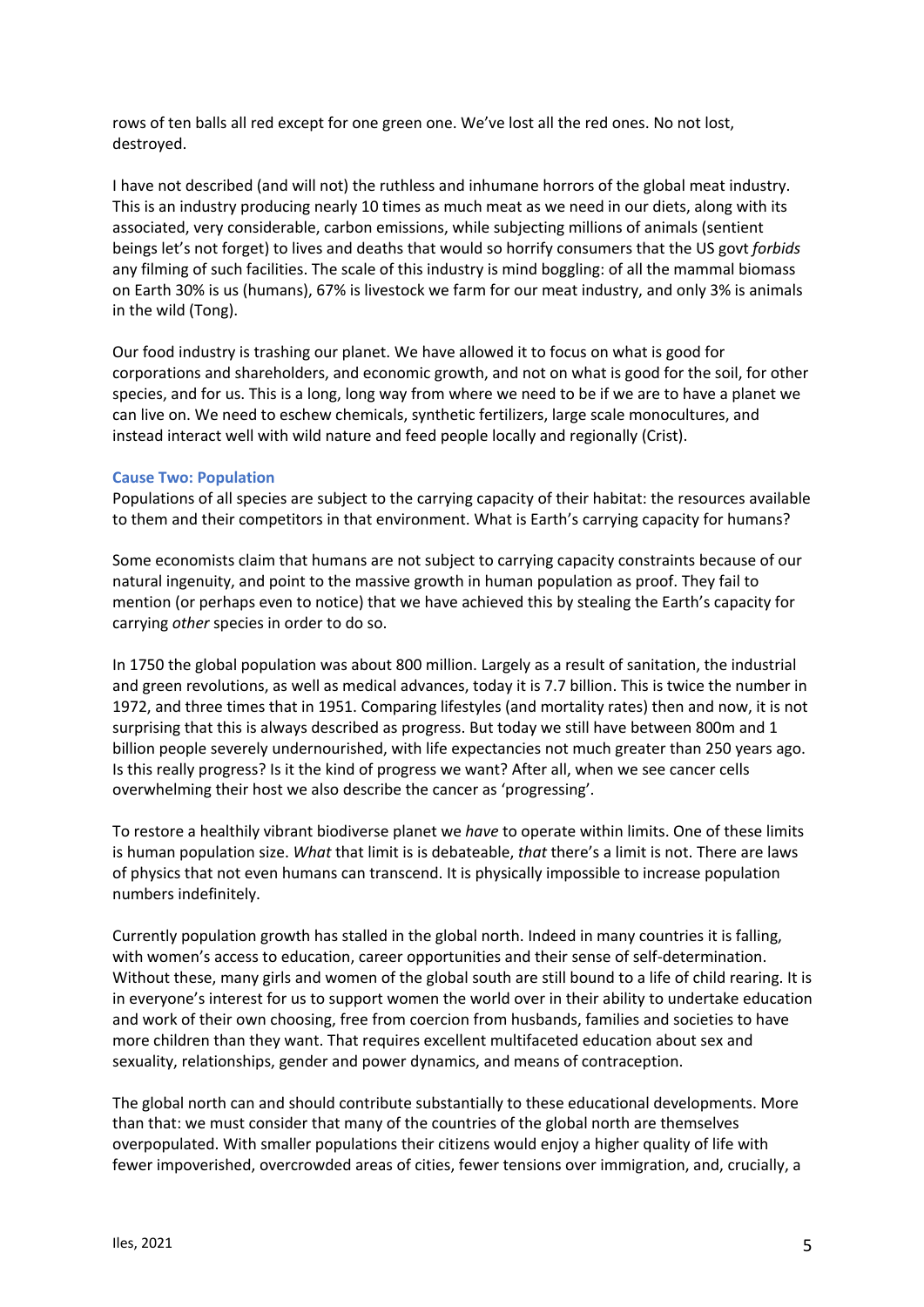much smaller ecological footprint abroad. Consumers of the global north are the cause of most degradation of nature in the global south (Crist).

We need to see the population problem in terms of the human rights of girls and women to be freed from the social structures that force them into seeing their chief identity as that of motherhood. That may be in the developing world or among the disempowered inner city and rural girls of developed countries, who have lack of opportunity and low self-esteem. Empowering them through education and support, nourishing their talents and ensuring they have good information about childbearing and sexual contact serves them well, and the planet too. (Crist).

Using these methods, over the course of a century, the global population could fall to 3 billion without any coercion, only empowerment. It would be a return to the population level of 1960, within living memory for many. Indeed a level that informs the instincts of many of us, who have not realised just how vast the change has been. Will the global north accept its responsibility and step up generously enough to this challenge?

An even further reduction to 2 billion (Earth's population in 1930) is an ecologically sound and rational goal, enabling the conservation of a biodiverse planet, a connected global civilisation, a high quality and equitable standard of living for all people, and the co-flourishing of humanity with the living world. (Crist). It is also a feasible goal. If we chose to continue on this path a little longer, by 2200 the global population could be that size, allowing vast tracts of wild nature and a culturally diverse and inter-connected global civilisation.

With a determination to improve lives and using only excellent education and support for young women as they seek careers outside the home, reductions in population are both possible and planet saving.

## **Cause Three: Energy and waste**

When humans lived in small, isolated communities, hunting and gathering as we did had only a marginal impact on the vast nature surrounding us. Over the millennia and generations since then, not only have our numbers increased but we have developed lifestyles that have required more and more energy from our surroundings, and produced more and more waste that we have needed to return to them. The result, today, is two massive and planet endangering industries.

Are you as amazed as I am that It takes just 3 tablespoons of oil to replace 8 hours of human labour? (Tong). This is what lies behind the phenomenal increase in global production of goods of all kinds since we discovered it. Whether this felt like a phenomenal boon (to the manufacturers and landowners) or bane (to those workers thrown out of work) there is no doubt that this changed the course of history. Prior to that we used renewable forms of energy (wind, water, wood, animal fat, vegetation..) but the switch to non-renewable, irreplaceable, sources such as coal and oil gave us the Industrial Revolution. Today our energy comes almost entirely from non-renewable sources: coal 27%, natural gas 24%, oil 34%, with renewables of hydroelectricity 7%, and other sources 4%.

Let's look at what this means:

- It takes 23 tonnes of pre-historic life to make 1 litre of petrol.
- Every *day* we are using the fossil fuel equivalent of *all* the plant matter that grows on land and in the oceans over a whole *year*.

In other words we are *using and emitting 365 times as much as Earth would naturally handle.* It is therefore not surprising that Earth's natural system of mutually dependant life forms finds it difficult to handle in one year emissions that would naturally have taken place over several centuries,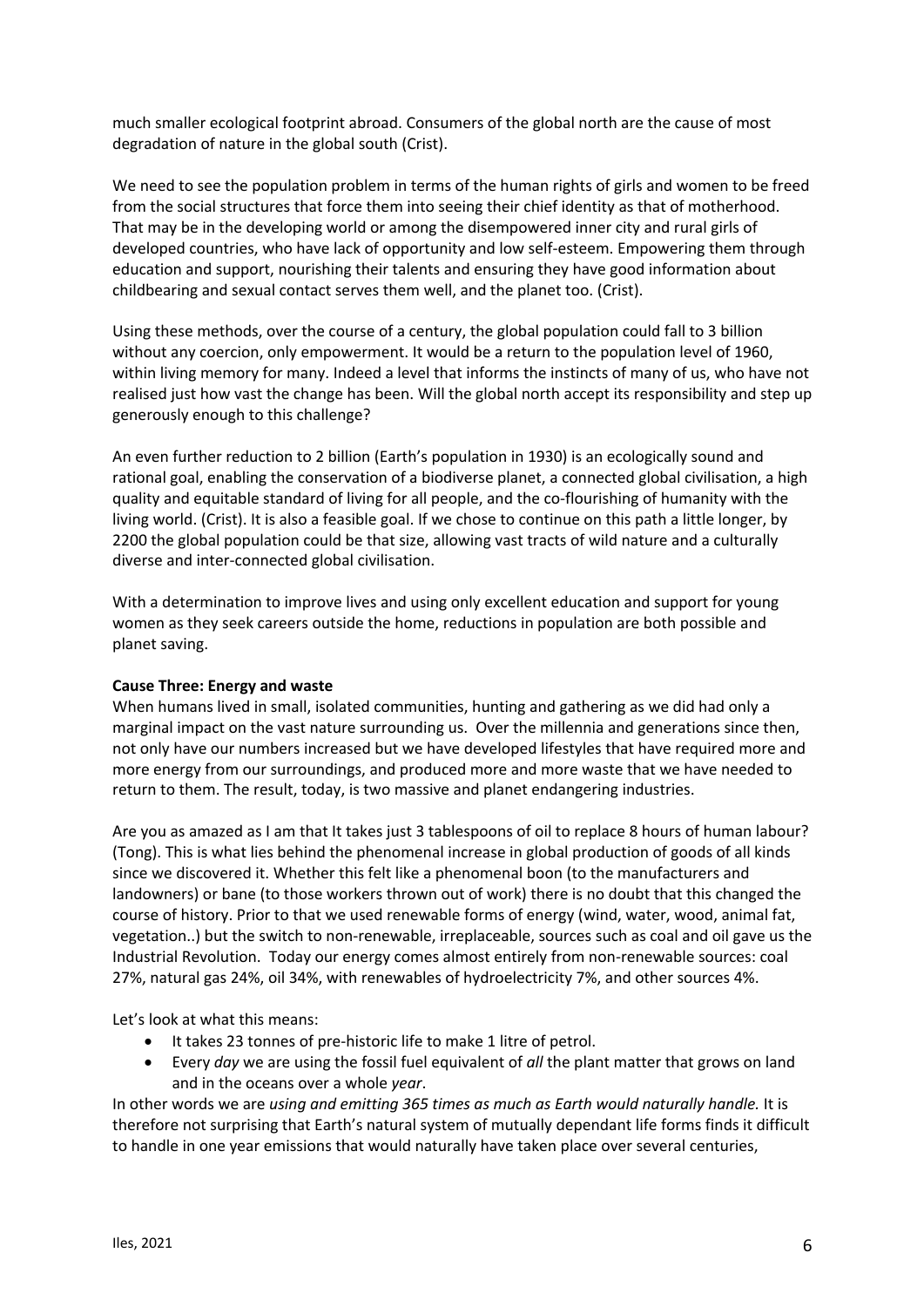especially as we are simultaneously reducing the surface of Earth carrying the natural biosystems that would previously have helped absorb them.

This is extremely hard for us to picture, to imagine, to gain a felt sense of, and for all our endless talk about emissions we very, very rarely do try to picture them.

Some populations are depleting these resources and contaminating our atmosphere much more quickly than others. The world as a whole used 14 billion tonnes of oil equivalent (TOE) in 2019, an average of 58 TOE per person. But the figures for different countries vary widely: USA: 230; Germany (representative of Europe): 125; China: 75; India: 19. There are great disparities, too, between the most and least wealthy within a population, leading to grossly different life expectancy and life experiences.

Earth cannot afford us to be rich, if being rich means consuming this much energy.

But that is only half the picture: the consumer society resulting from our use of fossil fuels is also an increasingly wasteful one.

Again, countries vary in the amount of waste they discard annually: figures for general solid waste per person *per day* are:

- USA and Australia: **> 1.5kg**
- Most of Europe, some of Asia: **1-1.5 kg**
- Rest of Asia and most of Africa: **0-1 kg**

In total 2.01 billion tonnes were discarded in 2016, when the population was 7.4 billion. That's about a quarter of a tonne per person, and remember that this will be as unevenly spread as is energy use, indeed it's distribution is exactly the same as energy use, it is the energy used that leads to the waste. A small car weighs about a tonne, so if we were disposing of our own waste we would need to find a way of *getting rid of a small car every four years*. Can you imagine how you would do that? How would you do that without disturbing natural habitats? Again and again for your lifetime? The prediction is for 3.4 billion tonnes by 2050, that's 340 million million (340, 000,000,000,000) small cars … to be disposed of every year, even imagining that is difficult. The threat this poses to Earth's natural biosystems is terrifyingly huge.

What is more, we are being encouraged or even forced to discard items unnecessarily. Many manufacturers now build obsolescence into their design, and deliberately prevent us from finding ways of repairing them. This is what lies behind the calls for a 'right to repair' and for much longer warranties. Some industries are explicitly built around waste. The fashion industry for example actively induces us through its massive advertising budgets to tire of and discard clothes that are still perfectly serviceable, just out of date. This is what lies behind calls for strict limits to advertising budgets.

The scale of international shipping is something else most of us are blind to. We have not noticed just how vast container ships have become, how few people are required to man them, and how extremely cheaply they convey massive amounts of goods of all sorts from one side of the world to another. It has been likened (John Lanchester, LRB May 2021) to the physical equivalent of the internet, almost costless to those using it. Nor have we noticed with more than fleeting interest just how many roads are being built across every continent by the world's greatest exporters, predominantly China, with the aim of increasing trade still further. There are certainly more of us than there were 60 years ago but that does not account for this increase in trade: that is down to us in the global north buying much more than we need, or even want, and quickly discarding it.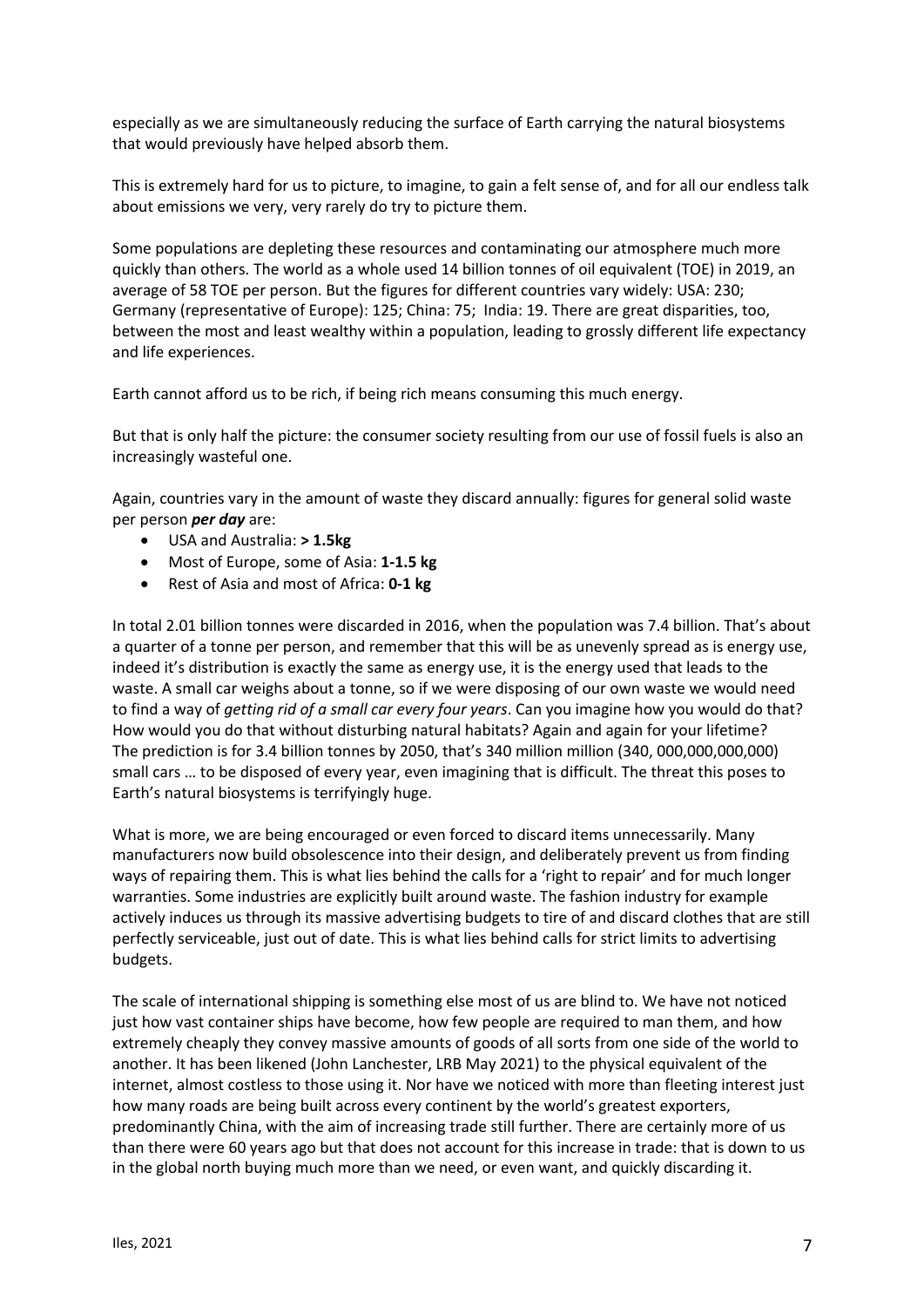When discarding waste we are discarding, too, any energy used in its manufacture. So, for example, when households throw food away, they are also throwing away all the energy used to grow and process that. In the USA the amount of energy bound up in one year's food waste happens to be equivalent to ALL of the offshore gas and oil reserves being drilled in their country that year (Tong). Isn't that astounding? I wonder what the figures are for my household. I'm not wilfully careless but do throw away more than I used to when it was more common to shop several times a week.

As a species we are continuing to use habits that were sustainable when our numbers were smaller and nature was still abundant. Today those habits poison and damage on a scale we do not see and find difficult to imagine, here are a couple of examples:

- 85% of the nitrogen fertilizer used on fields is *not* absorbed by arable crops but runs off into rivers and lakes. Here it causes deadly 'blooms of algae': dense clouds of algae causing large dead zones in seas and rivers all around the globe by preventing vital light and oxygen from entering the water and suffocating everything underneath it.
- Those recycling bins in our houses (yes, our houses in the global north) lead to huge mounds of unusable, non-degradable waste plastic, unceremoniously dumped on common land around impoverished villages in the global south. Why? Because the waste handling companies are overwhelmed by improperly sorted waste from Europe and the US.

But I have omitted to mention one aspect that has a particularly huge impact on the overall amount of both energy and waste.

## *Inequality.*

Inherent in all life's species is an element of competition. Uniquely, though, homo sapiens has created means of multiplying accumulated advantage over the generations, mostly because of the invention of money. This means that life chances in today's world are hugely (almost unimaginably) unequal.

In the UK the top 20% of earners take home 40% of the national income – and that is after a considerable amount of redistribution has already taken place through tax and benefits. The bottom 20% take home 8%. Even this understates the inequality: the top 1% take home 13% of that national income and figures for the top 0.1% are even more startling.

To gain a sense of the scale of this inequality consider this: only 50% of the UK population are in jobs steady enough for them to be able to plan their lives and finances 6 months ahead. This is likely to include you and me. Of the rest about half are able to plan over about a month, a quarter over a week, and 10% over 2-3 days (John Hills). I find it difficult to even imagine the skills and strength of character I would need to deal with a situation like that.

That is the inequality within a country, that between countries is even greater.

Why does this matter? For two linked reasons.

1. Rich people and rich countries use much more energy and produce more waste than poor people do. Countries with higher GDP per capita have much greater ecological impact. For example: In India the meat consumption per capita is 4kg a year, in the US it is 120kg. The material footprint in low-income countries is 2 tons per person per annum, lower middle income 4 tons, upper middle income 12 tons, high 28 tons, US 35 tons. The sustainable amount is 8 tons (Jason Hickel).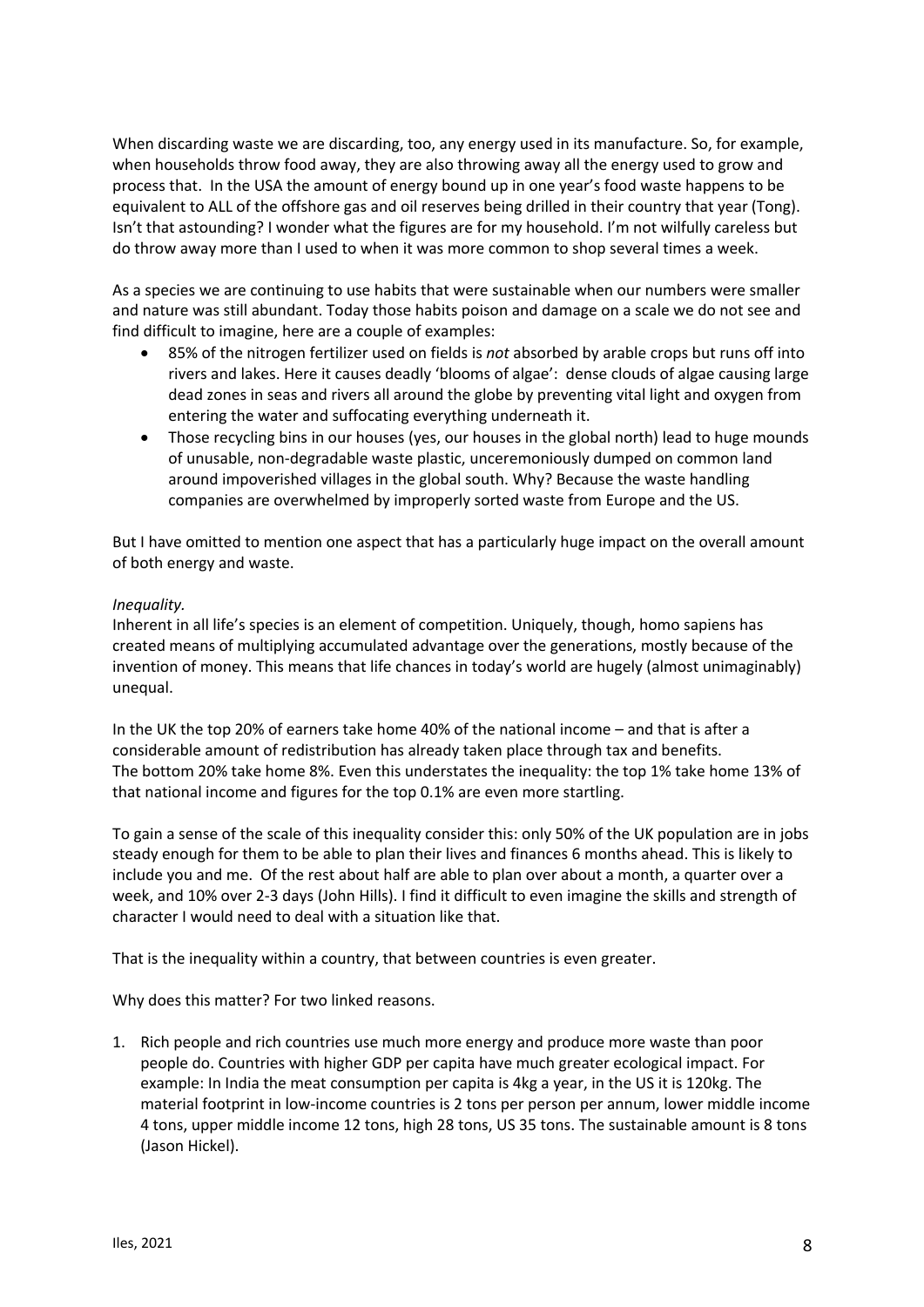2. In countries where inequalities are lower people consume less energy and produce less waste. It seems that in unequal societies we buy many additional products to 'keep up with the Joneses', to give us a sense of self -worth.

There is evidence that in societies with unequal distribution there are greater feelings of unfairness, lower social trust, less solidarity, poorer health, more crime, less social mobility, more anxiety, insecurity, depression, and addiction (Hickel). Inequality isn't helping our economy and still less our society and it is also destroying the planet. Furthermore, it is not an inevitable state of affairs it is the result of choices made for us by the economic policies pursued by governments. It is also growing. Since 1980 46% of all new income from global economic growth has gone to the richest 5%. The richest 1% capture approximately a quarter of global GDP.

It does not have to be this way.

## **Cause Four: Challenges to Earth's Plenum**

Plenum is not a word we use often. Personally I was more familiar with the related word 'plenitude' than that of plenum, but it's meaning makes it perfect for describing our planet, Earth. It means '*a space, of which every part is full of interacting matter'.* 

Earth is a plenum, 'an unimaginably wondrous plenum: of diversified kinds, abundant numbers, different ways of life, and exquisitely convoluted relationships – all unfurling as a slow-motion upsurge of biodiversity over geological time'. I love that quote, found in Eileen Crist's book, but, if it doesn't speak to you, you may prefer to imagine a David Attenborough depiction of life in a vibrant tropical forest. In either case we imagine a plethora of species, all inter-dependent, feeding on and in turn feeding other species in a wonderful circle of life. Different climates and terrains have their own ecologies filled with interdependent plants, animals, fungi and other life forms that thrive in their specific regions, climates and altitudes.

We are part of this plenum, but we perceive and comprehend only some of it. What's more we don't realise how very much we don't know. Here is one example from Ziya Tong: 'our planet is surrounded by a literal bubble of bacteria - NASA experiments found 5,000 species in a cubic metre of air at 33,000 feet - and we owe them our lives. And yet, so far only 0.001% of those microbial species are known to science'. Here is another: James Lovelock speculates that 'it may be as impossible to have a planet sparsely occupied by life as it is to have half an animal'. Among other things, what he means here is that our climate is an outcome of the nature of our planet as a whole, that Earth's biodiversity and its climate are inextricably linked (that is why, in this essay concerned with our climate, I have paid so much attention to biodiversity). What is more, as we're only human, they are linked in ways that we do not and probably will not ever fully understand.

Earth is a living system. It's what systems and complexity scientists call a 'complex adaptive system', a term which doesn't do it justice but means, among other things, that Earth's responses to interventions made by humans will be unpredictable.

Let's say that again: **Earth and its atmosphere and their plenum will not respond predictably to human interventions.** I've put that in bold because it is so important, and it means that we have to approach our relationship with Earth with humility. Instead, all too often, we do so with arrogance: we look through the lens of one or other expertise and presume to understand the impact of interventions we might make. Human knowledge is necessarily limited, but is even more so when trapped within subject silos. To get closer to understanding it we need to bring insights from all those subject areas together, but even then, as one animal species evolved from within it we will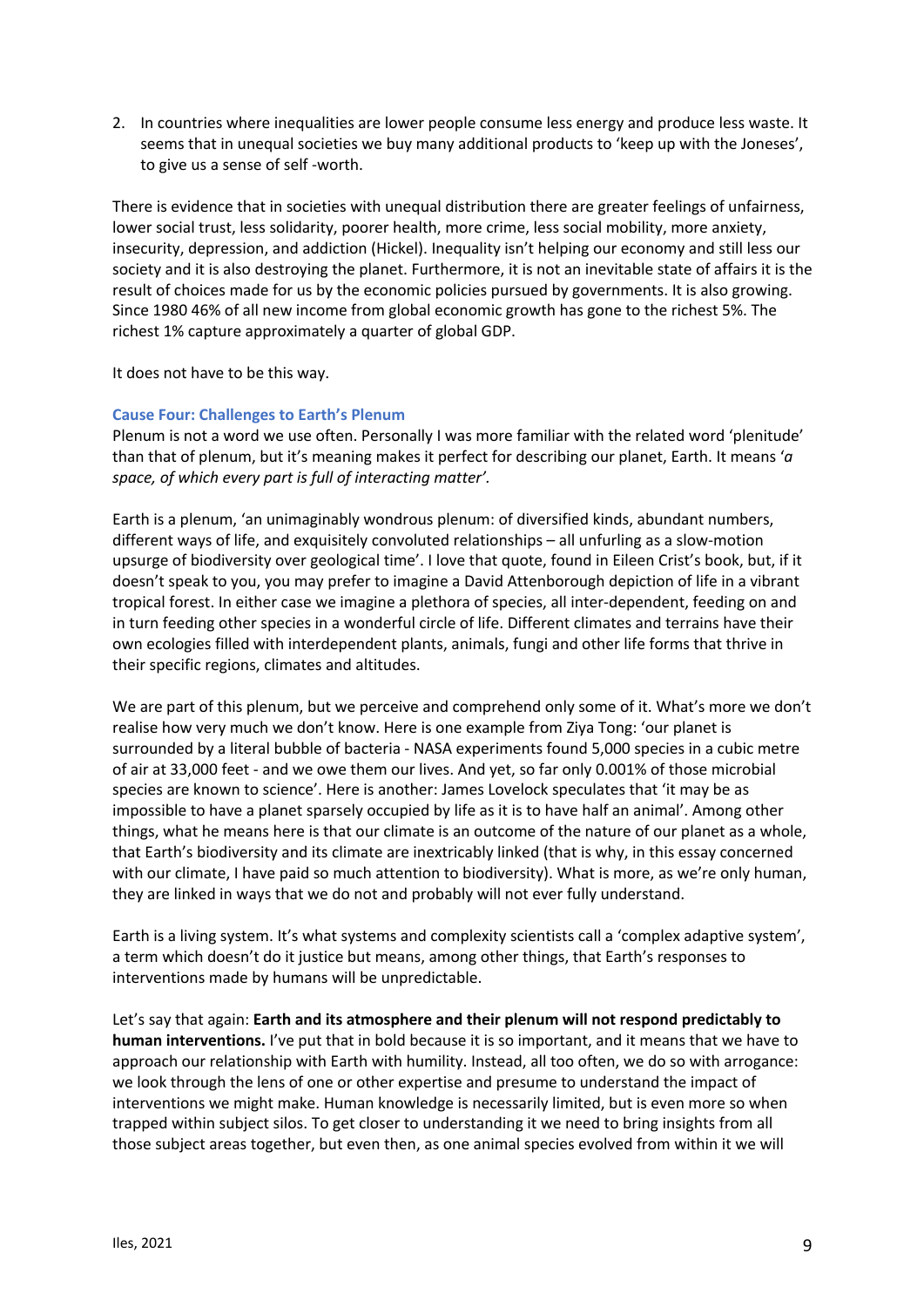never be able to understand it completely. We simply do not have all the senses that would be required.

Let's stop for a moment and wonder at it. Because by any measure Earth is amazing, wonder-full. As Tong so evocatively tells us: Almost all of the matter that surrounds us came from the death of a star. Some atoms are even from other galaxies. About half of the matter in our own bodies isn't even from the Milky Way. And some is as old as the Big Bang itself: 98%of the hydrogen atoms in our own bodies are. Just as amazingly, Earth's water is older than the sun. The water we drink has been a cloud, an iceberg, a wave, 3000 years in the ocean and a week in the sky before falling as rain. In glaciers it can rest for hundreds of thousands of years before joining streams , then rivers and the sea (Tong).

Evolution on Earth has led to multitudinous forms of consciousness, perception, and natural abilities. There are 8.7 million other animal species, each with its own way of perceiving. Because other species have senses we either don't have or have in a less developed form it's almost impossible for us to fathom *how* they relate to their environment. This means that the thought of us conducting Earth as a kind of orchestra, when our perceptions are so limited, is laughable. We must stop destroying it, and help it to recover, but not presume to impose our solutions.

Above all else, Earth's natural plenum needs space, but that is the very thing we are constantly encroaching upon. Indeed we are not so much encroaching as stealing - at scale and at speed. Nature needs large areas of wilderness, occupying at least half of Earth's surface area (EO Wilson quoted in Crist), but we have already devastated more than that and are currently destroying natural habitats, according to Global Forest Watch, at a rate of a *football ground* every *second*.

What *is* 'wilderness'? It's the matrix within which more and new life emerges, and within which life is sheltered and sustained (Crist). It's an area of land and water, largely free of people, big enough to support species that need expansive spaces in which to live, disperse, and migrate; and where a rich array of biodiversity allows organisms of all sorts to interact, multiply and evolve, and sometimes become naturally extinct. (There is always a rate at which species become naturally extinct. Today the extinctions resulting from human activity are 1000 times that background rate). Wilderness requires *large* contiguous areas with no human habitation, areas connected to each other by wide 'corridors', and with buffer zones abutting the areas where humans live.

This is what has been lost, these large scale roaming areas. We urgently need to stop plundering and start rewilding. The two major culprits here are the global food industry and the infrastructure for wider global trade (e.g. roads, ports, hydroelectric dams). Between them they have largely destroyed wilderness in both developed and developing countries across the globe. Did we really imagine that those salmon tunnels and frog bridges were a substitute for a healthy river or a roadfree field?

Global trade? We're so used to celebrating this, and encouraging its further development that we are surprised when we realise that 'global trade' is at heart a process of the global north exporting to the global south the ecological destruction it requires for its own massive consumption and waste. Somehow we have not noticed that between 1970 and 2010 the Earth has lost 60% of wild animals, and 81% of animals of lakes, rivers and freshwater systems, nearly all because of the global food industry and the roads, ports, factories and other infrastructure built to support global trade. Nor that as developed countries exported their nature-destroying footprint to poorer countries global trade became a virtually unrestricted flow of commodities directly at the expense of the natural world (Crist).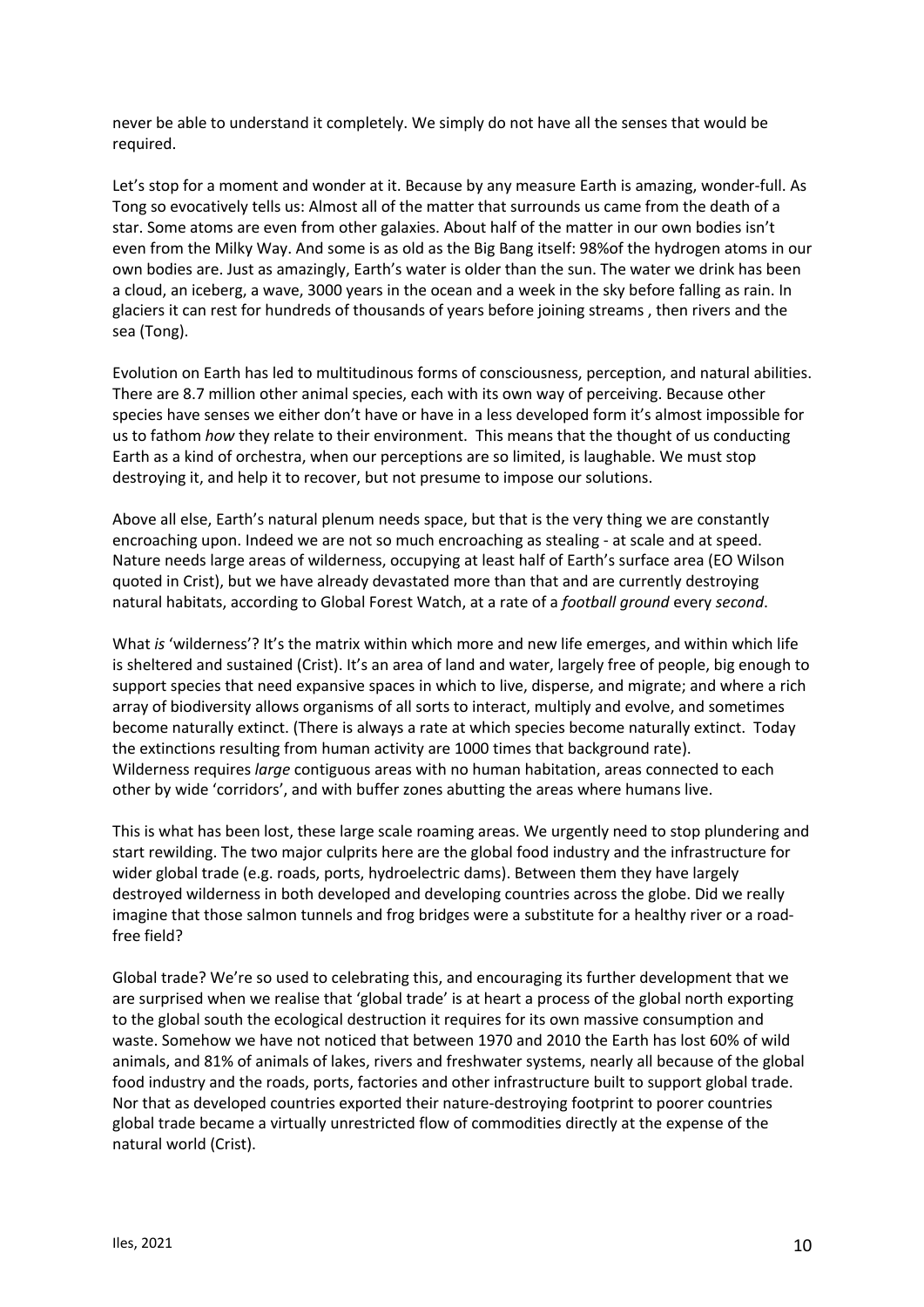#### **Cause Five: Human supremacy**

Pay attention to the language used in any form of mainstream media, any conversation between friends or colleagues, and …. well, anywhere humans are using language, and you will find that underlying everything else is an implicit assumption of human superiority over other species – and our right to that supremacy.

This feeling of supremacy is so all pervasive it is invisible to most of us and therefore unchallenged, even unchallengeable. There is some debate among anthropologists about when this developed, perhaps with the invention of the plough and the move from hunter-gatherer to agricultural communities. But it certainly flourished in the Axial Age (the period 3-2,000 years ago when most of the world's great religions began and Greek logic flourished). It seems that as we enhanced our abilities to guide nature for our own ends, we assumed a separation from it and a superiority over it. Now we take it for granted, we don't think about it, consider alternatives, examine or explore it. We don't look at the richness, the amazing abilities of other species, the exquisite mutuality of an ecosystem that is completely beyond our ability even to chart let alone control.

This invisible supremacy is manifest all around us and, crucially, in our language. We talk of 'natural resources' when we want to use any aspect of nature for our own benefit; of 'livestock' and of 'fisheries, rather than of particular animals or fish. We take a human invented concept - money - and presume to attach different quantities of it to nature's creatures, as their 'worth' according to their use for *us*. Yet these organisms have standing of their own. They have features, senses and abilities of their own, only some of which we share – and some we cannot even begin to imagine.

Consider these insights, again from Ziya Tong: X rays invisible to us can be seen by some other species. Bees can see UV light, so pollen is brightly lit for them. Golden eagles can too – they can spot a rabbit from 1.6km away (comparable to us seeing an ant from a ten storey building). Dung beetles use the Milky Way to navigate. Dragonflies have 30 light sensitive proteins (we have three, giving us the sense of three colours: red, blue and green), they see a palette of colours literally unimagineable to us. Homing pigeons can distinguish different letters of the alphabet, and between paintings by Monet and Picasso, and recall up to 1800 different images. We cannot begin to imagine how the world appears to any of these (Tong)

Nature is amazing. Other species are amazing, many in ways unknowable to us. Our ways of seeing and engaging with the world are so very different from those of many other forms of life, surely this should inspire our wonder, our respect, our heartfelt desire to let them flourish. Instead 'we somehow don't see as immoral the increase in human freedoms that has come at the expense of domination and exploitation of the natural world. We need this to be as unacceptable as slavery' (Crist).

Many indigenous people have a respect for all beings and a restraint in exploiting nature. They focus on reciprocity, kinship and gratitude. They tread more lightly and focus a lot more than we do on regenerating. 'According to our way of living and our way of looking at the world, most of the world is animate, we have come to believe that they have spirit, they have standing, on their own' Winona Laduke (indigenous author and activist, quoted by Crist).

'If we see human supremacy as natural, then we can conceive of and develop techno-managerial fixes for the climate crisis: stealing yet more of Earth's nature to absorb sunlight or turn life-filled rivers into hydroelectric dams' (Crist). Our mathematical calculations tell us how many photo-voltaic cells will decrease carbon emissions to cool Earth by how many degrees. We believe we can understand and predict our impact on Earth's weather – a set of dynamics influenced by a myriad of factors, at least some of which are well beyond our current knowledge.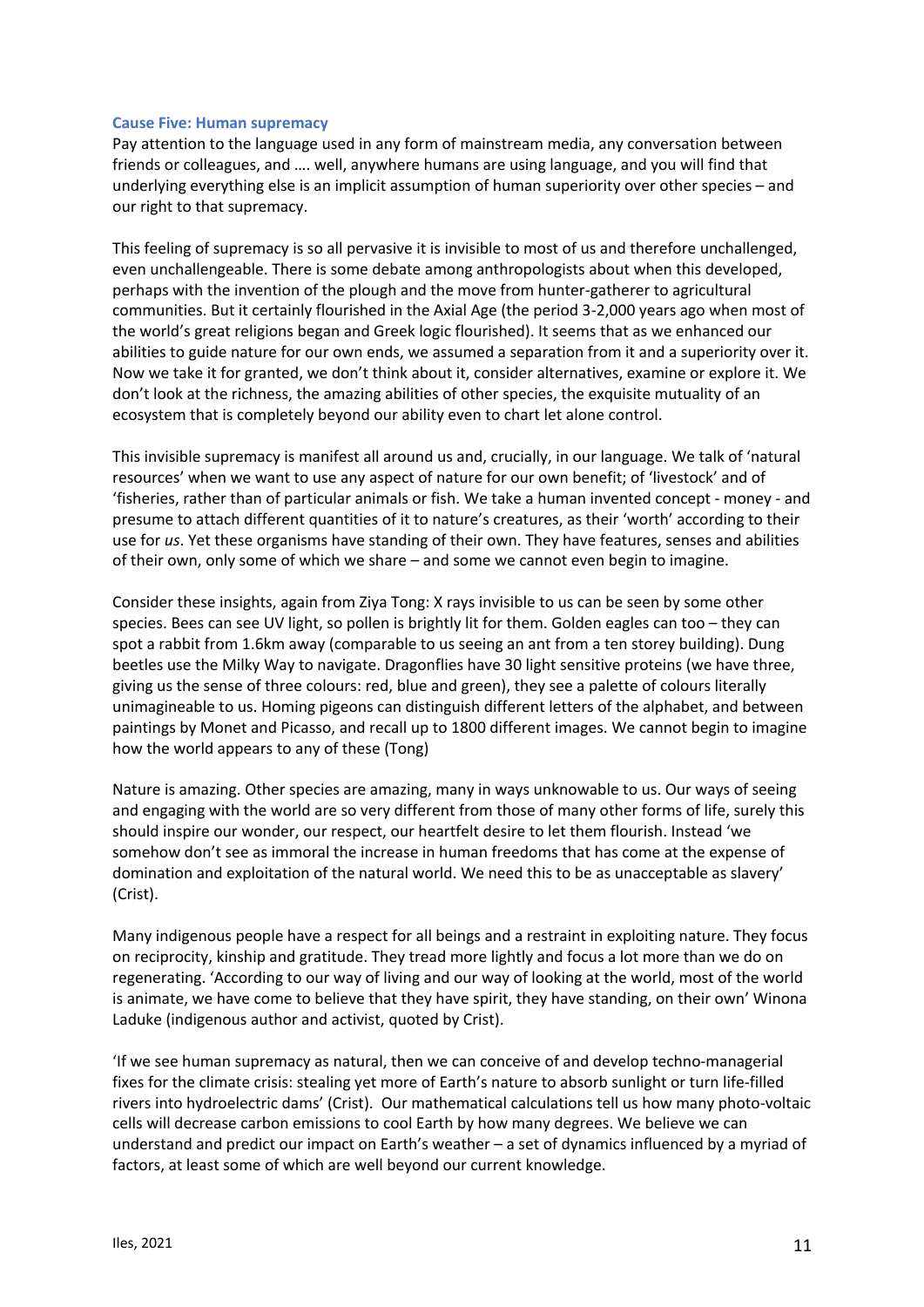If, instead, we see humans as *one* of Earths' creatures, part of and dependent on the rich interactions of Earth's plenum, then we make very different proposals. We see that 'nature now requires protection at enormous scale and huge urgency, with local people acting as its partners not its overlords' (Crist).

It is not only the countryside around us that has changed as we cultivated it and drew more energy from it – *we* have too. We have changed both psychologically and socially. Our societies have expanded and grown more complex and our personalities have changed with them. In 1887 with the Industrial Revolution well under way, German sociologist Friederich Tonnies observed different behaviours between rural and urban dwellers. He noted country dwellers having strong family and community ties, close personal relationships, and a distrust of people behaving outside local norms, while the city folk had social relations based on impersonal ties, valued freedom of movement and expression, and were more permissive in their beliefs about sexual orientation and other forms of lifestyle that lay outside the mainstream of society. Crucially the latter also used more energy in their lifestyles (Stephen Quilley).

As these behaviours were associated with different levels of energy use we cannot be completely certain that a reduction in our own use of energy will not affect our personalities, behaviours, values and beliefs. It is at least something to bear in mind so that old prejudices are not reasserted or new ones introduced as we try to reduce the amount of energy we consume (Quilley).

But as well as human supremacy, or as part of it, Earth is now subject to the dominance of a particular way of thinking.

## **Cause Six: The Dominance of (a particular form of) Economics**

Of all the social sciences economics is the most influential: governments around the world make decisions affecting many aspects of life and livelihoods for their citizens and society based on advice from economists.

Economics, though, is a contentious subject. It is a social science, open to debate and interpretation in a way that physical sciences are not. It offers insights that can be interesting and valuable but are rarely definitive. So it should be treated as a prompt for thought on the part of policy makers, and not as a recipe for action. Just as historians contest understandings of a particular history, and sociologists offer differing insights into the dynamics of society, so the analyses and recommendations of economists differ across the subject area. Just as there is often a commonly held view of a particular historical event that is overly simplistic and insufficiently nuanced, so too in economics.

I found it helpful to discover that observers of the field of economics find a number of competing schools of thought:

- a *mainstream*: the ideas held by dominant individuals in leading institutions and journals
- the *orthodoxy*: the most recently dominant school of thought, several important aspects of which many in the mainstream now reject. (For much of the last 100 years this has been neoclassical economics, in which analyses focus on the optimising behaviour of fully rational, well-informed individuals)
- the *heterodox*: economists who work outside the frameworks of the mainstream. We might class Modern Monetary Theory as an example of a heterodox strand that is perhaps moving to the mainstream (it's been heard in Biden's Whitehouse)
- an *elite* which includes some Nobel prize-winners and most major chairs of top graduate programmes who are often relatively openminded about new ideas. Interestingly it is not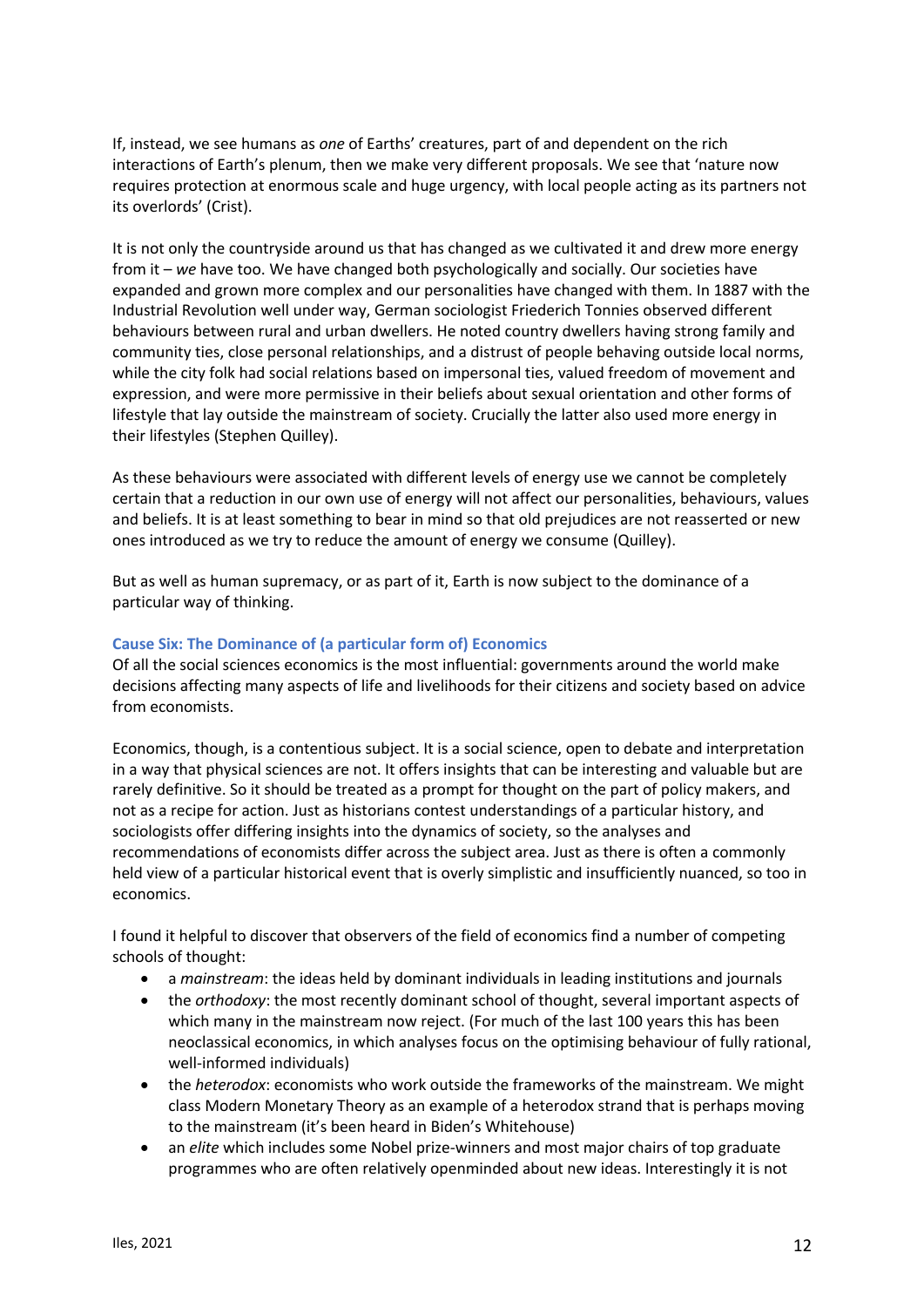usually the elite who suppress the heterodox, but 'mediocre' members of the profession and influential *non*-economists (Colander, Holt, Rosser).

Unfortunately, politicians and journalists often advocate an orthodoxy that suits their own purposes. I'm not suggesting that they deliberately pick and choose from competing theories the one that suits them best, although undoubtedly some will, but that they are drawn to those that fit their general worldview. Sadly the orthodoxy that many espouse today is a planet destroying one. It is rooted in an assumption that people are naturally *selfish* and *compete* with each other for *resources* that are inevitably *scarce*: that we all naturally behave as 'homo economicus'.

This view is contested by many historians and heterodox economists. They observe that our own forebears had to be forced into those behaviours through the vicious, inhumane Enclosure process that took place across Northern Europe in the 1500s and proved to be the foundation of today's capitalist economies (Karl Polanyi, Hickel). Records of the Mont Pelerin Society also show that Friederich Von Hayek, whose book The Road to Serfdom was a favourite of Margaret Thatcher's, argued in the early 1970s against giving countries that were ex-colonies the right to determine their own economic future, insisting that only northern Europeans were capable of thinking in the selfinterested way that market economics required, and that other peoples had to be *forced* into the habits of a market economy (Jessica Whyte).

We do not have to believe that we are inevitably driven by greed and selfishness and that this is a good thing. We can enjoy our natural empathy for others and invest in generous relationships with others in wider society as well as friendship circles and families. We can ask our governments to do so too by consulting economists from across the breadth of the profession and not only one strand. Better still, to consult much more widely altogether: sociologists, historians, ecologists, physicists, and more, with economists taking their place among them rather than atop.

Greed is not the only dangerous economic myth we must challenge. Just as important is that of growth. Economic growth is the increase in the amount of goods and services traded over a specific period, and governments pursue it in the belief that increasing the size of an economy (its GDP, gross domestic product) leads to longer and wealthier lives for its inhabitants.

The last century has indeed seen amazing changes in working lives, standards-of-living, and life expectancy, at the same time as there has been considerable economic growth. Governments around the world want to deliver higher living standards for all and to increase the living standards of the poorest in society and they prefer to do this without taking (unpopular) action to transfer money from the richest. They believe that economic growth allows them to do this.

This belief results largely from mid C20 analyses of two physicians, Thomas McKeown and Samuel Preston, who each observed an association between growth in GDP and increasing life expectancy. However the data supporting these conclusions reflected a particular 80 year period (1870-1950) in which mass sanitation projects led to large rises in public health (Hickel). Growth certainly accompanied increasing life expectancy at that time but cannot be said to have caused it.

Thus we cannot rely solely on growth to deliver higher living standards for the poor, firm government action will always be required. Action of the kind that took place in the West from the 1940s to the 1970s but that we have not seen from the 1980s onwards. Since then all the gains from growth have accrued to the already wealthy, many of the poor have become poorer, life chances have become more unfair, economic performance has weakened and social tensions have increased. This is what happens when governments avoid their proper responsibilities. If we want fair societies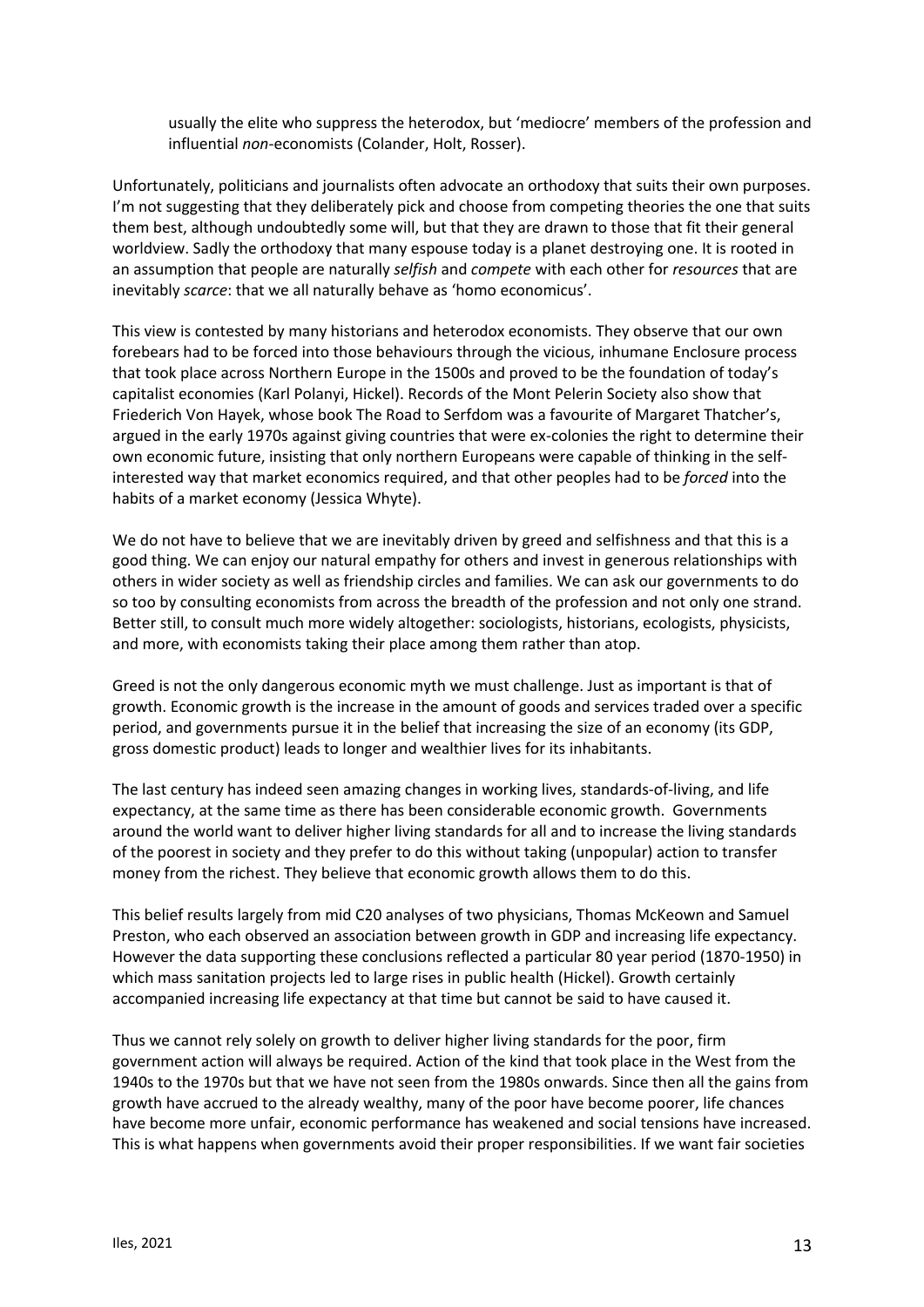with people looking out for each other as well as themselves we must intervene to redistribute income where it has become unfairly unequal.

Without appreciating how shaky is its rationale, international organisations dominated by the West, such as the OECD, IMF and WTO, have required countries around the world to grow their economies. They have done so with the best of intentions (probably). They may have been unaware that such growth has always involved the capture or destruction of part of the natural world, exploitation of countries with lesser bargaining power, and of people forced to take jobs on scandalously low wages, or they may have believed these were necessary evils.

As early as 1977, (influenced by the 1975 report 'Limits to Growth', by a group that included two excellent Systems theorists and modellers) Herman Daly introduced the concept of *Steady State Economics*, observing that we need our economies to be in a state of dynamic *equilibrium*, in the way that an ancient and vibrant forest is. He gave us four rules for a steady state economy:

- 1. Maintain the health of ecosystems and the life support services they provide
- 2. Extract renewable resources (e.g. fish and timber) at a rate no faster than they can be regenerated
- 3. Consume non-renewable resources at a rate no faster than they can be replaced by renewable substitutes
- 4. Deposit waste no faster than it can be safely assimilated.

Here, in the kind of economy Daly describes, the real world retains its place of critical, vital importance, a world created by and subject to natural laws of physics and biology. Through this lens we can choose to see our relationship with Earth and its multitudinous inhabitants in a different and more enjoyable way. In 1977 these recommendations were aimed at avoiding the destruction of Earth's plenum. Now that we have already destroyed so much they are even more urgently needed.

It is *vital* that we stop our economies growing, that we stop the plundering of nature, the grossly unfair exploitation of the global south, and the ever-increasing inequality in the global north that economic growth requires. Not just because of the cruelty and suffering involved, but for our very own benefit: *economic growth prevents us from achieving any reduction in harmful emissions.* Unless we stop our economies growing, *every* advance in developing new forms of energy or low energy consumer goods is instantly counteracted by the greater economic activity. Our technological developments will *never be able to keep up*. This is not a new observation and it has a name, the Jevons Paradox, coined in 1865: that any new technological efficiency never *reduces* the use of resources but *increases* it as people increase their consumption accordingly.

So what do we want instead of growth? Perhaps degrowth? There are many different understandings of degrowth, including some that serve vested interests more than those of the whole planet. A healthy description includes: reducing the material and energy throughput so that we reach an equilibrium with the living world, while distributing income and resources more fairly, reducing needless work, and increasing public goods which help people to thrive (Hickel). To achieve this we need to measure not GDP, which becomes irrelevant and may rise or fall, but all of *these* parameters.

As it happens we have some examples of this in action. After the countries of the Global South, excolonies, had gained independence in the 1950s they pursued a path of protecting domestic industries, improving working conditions and wages, and setting up systems of public health care and education. In the 1960s and '70s they borrowed modest amounts from Western lenders to set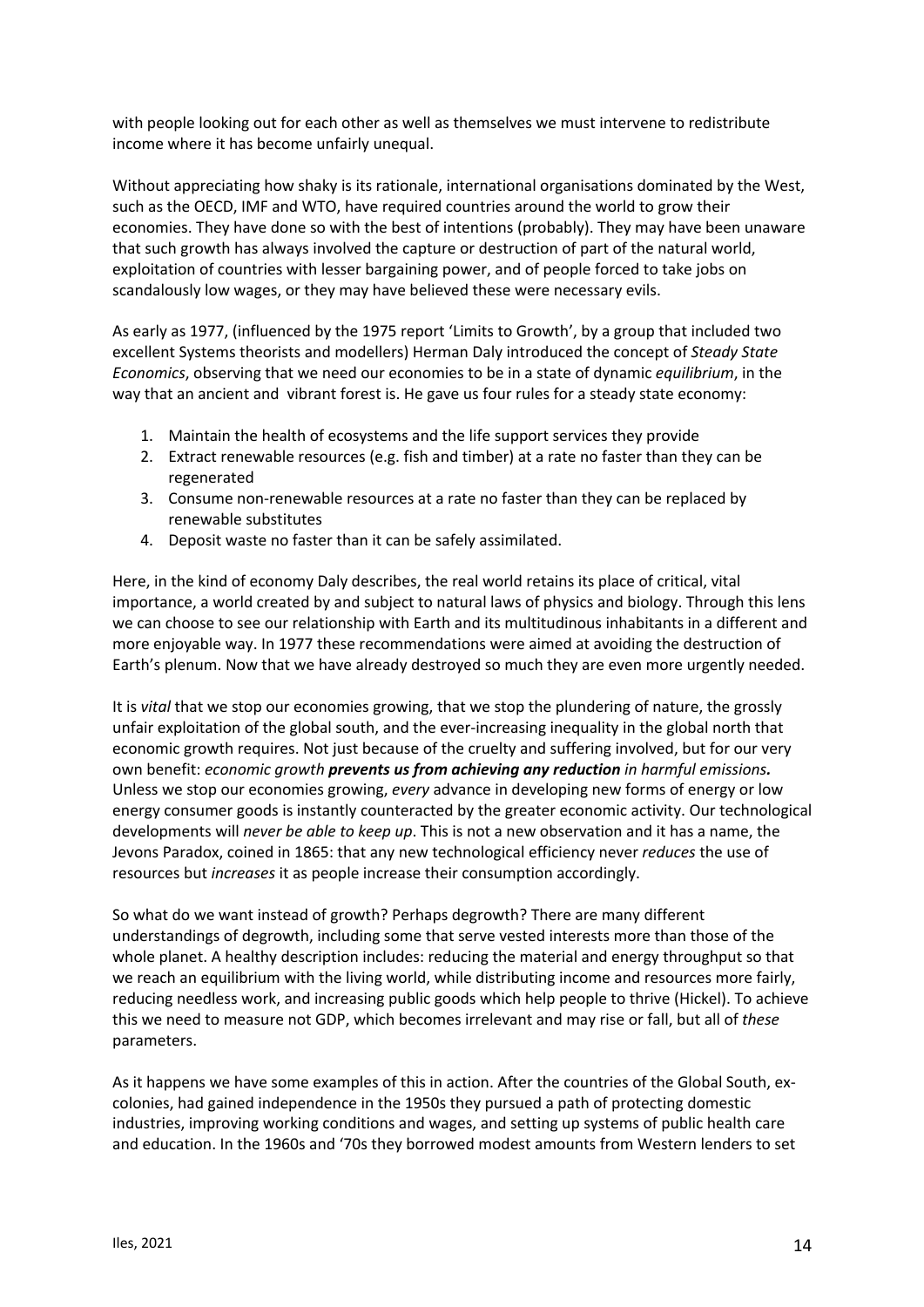this in train and were servicing those very satisfactorily while successfully growing their economies and enabling their societies to thrive (Whyte). It can be done.

Sadly, when the USA had a currency crisis in the 1970s, largely due to the cost of the Vietnam War, Paul Volcker (head of the US Federal Reserve) increased interest rates to punitive levels and these ex-colonies were suddenly unable to service those debts. Financial markets forced them into Structural Adjustment Programmes, requiring that they cut their government spending, and open up their economies to global trade. They were required to privatise public goods, to reduce tariffs, wages, environmental laws, and social care, to focus on exporting only raw materials and commodities to the West and rely on the West for imports of anything with a greater profit margin. In this way the wellbeing of the people in these countries was sacrificed for the profits of Western companies (Whyte).

The view propagated in the global north is that people in the global south are poor because they are not able to access the global economy. This is the reasoning behind global trade deals, but the reverse is the case. Trade deals allow multinational companies to exploit the fact that there are few local businesses able to compete with them to pay much less than they are worth for labour, raw materials and natural resources. It is money and its owners that do well out of trade deals, not local populations (War on Want) and certainly not our planet. Between 1970 and 2010 the Earth has lost 60% of wild animals, and 81 % of animals of lakes, rivers and freshwater systems, nearly all because of the global food industry (Crist). As developed countries exported their nature-destroying footprint to poorer countries global trade became a virtually unrestricted flow of commodities directly at the expense of the natural world. Global trade has systematically transferred wealth from the workers of the global south to the middle classes of the global north (Crist).

Capitalism is well named, that is what it does, look after capital and its owners. We forget that capitalism is not the only option, that there are alternatives to it that do not involve anything like communism. People have traded with each other for millennia, long before capitalism was forced upon us 500 years ago. There were codes of trading conduct and there were rulings by elites that kept the market thriving. One such feature was the Debt Jubilee, introduced by rulers when markets had become skewed. (David Graeber).

We need trade and we need markets but we, humans, do not need those to be global. It is capital that benefits from globalisation, not us. People in the countries of the Global South would be much better off operating in a local economy not a global one, meeting local needs rather than creating excess profits for companies in the global north. (Hickel, Stephanie Kelton).

Is it at all realistic to imagine a different kind of economy? Won't people want to go on buying and buying as they do today? Tim Jackson talks of us 'spending money we don't have, on things we don't need, to create impressions that don't last, upon people we don't care about', which rings a chord with many! But is this really our choice? Or has it been foisted upon us? What else are huge advertising budgets for? Isn't that feeling of discontent with our current sofa being artificially fostered? Who benefits most from our discontent? The owners and lenders of capital.

If we look at capitalism more carefully we can see it as a creator of an artificial scarcity, of a sense of lack that has been created by people who benefit from us feeling that way. It is also, despite its claims to the contrary, a major cause of inequality. In more equal societies and without those induced feelings of dissatisfaction, most people are content with having *enough*, and value their leisure and friendships as much or more than consumer goods. We want fulfilment, variety, community, family and friends, effective and efficient services and support. None of this needs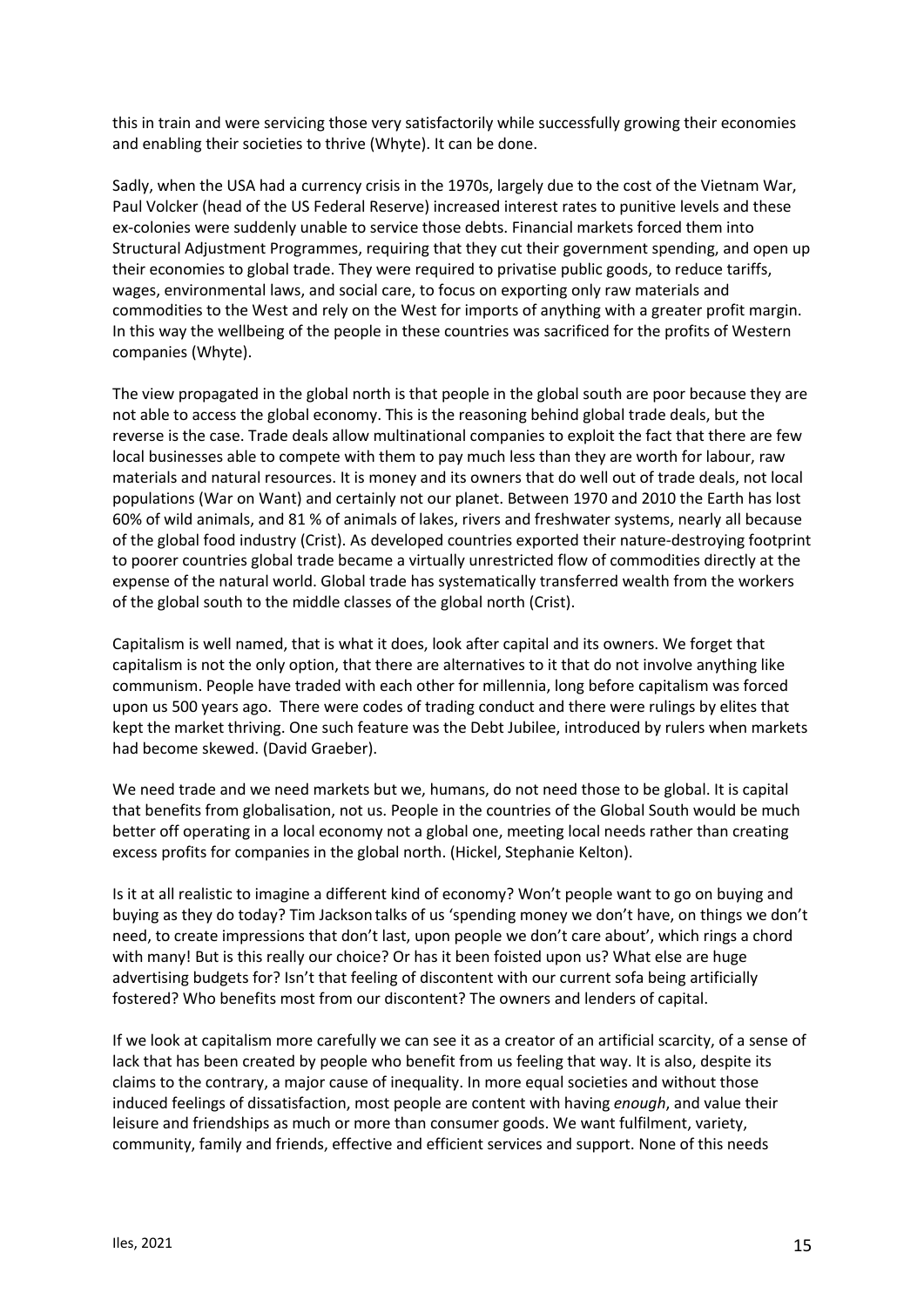economic growth. Instead of measuring the size of our economies politicians could focus on how their citizens can find *these*.

This is not unrealistic, there are countries today whose people have a good standard of living while living within or much closer to healthy ecological limits. Portugal, for example has higher levels of human welfare than the US with \$38k less GDP per capita than the US. Isn't that intriguing? Let's put it another way: if the US were to distribute incomes equitably and invest in public services it could reduce its economy by 63% and have higher levels of human welfare than it currently does (Hickel). It would be a different way of life for many (both for those currently better and worse off financially) but a good way of life that would allow us to achieve all our social goals for everyone in the world for a lower GDP than we have now (Hickel).

If we are to make that transition (from our main pastime being shopping) we will need to refocus our lives. We could focus directly on our contentment with life, rather than on the goods we buy in pursuit of it, by actively developing the skill of being content. If we believe we are, at heart, children in a sweet shop, constantly wanting more and more new things, we can either go on renewing the stock in that magical shop or grow up and learn how not to be seduced by it. Many sages over the millennia have given valuable guides on how to observe our minds and become aware, and even amused, at the constant stream of cravings that assail them. With practice we can learn to let those desires arrive and depart, the metaphor often used is that of clouds passing across a sky, without us having ordered a new outfit on the internet.

We can wean ourselves off growth. We can pursue contentment with what we have, in place of an increasing standard of living. We can teach ourselves how to be content and identify specific lacks instead of hosting a generalised desire for more of everything. Without the sense of scarcity that capitalism artificially generates within us, we can see the world as abundant. Would we welcome liberation from the burden of pursuing material excess? Might we then see that 'consumerism is a gross failure of imagination, it degrades nature, and doesn't even contribute to the universal human craving for meaning' (Crist).

We will need to develop a new kind of economy, one in equilibrium with the living world, one where work adds real value rather than simply company profits, one where there are more public goods aimed at communal and individual thriving (Hickel).

Without global corporations seducing us into planet endangering consumerism we will have time to become multifaceted, integral members of communities, relating to each other very differently from the way we do in our current dominant identity as consumers.

There is however a major pre-requisite for such a society to thrive: that local regional economies take the place of our current global one. Within such economies food and goods would be traded freely, but trade between those economies would be tightly regulated. In this way trade would offer benefits to all involved and not only to the major global companies who press for and are the beneficiaries of these international trade agreements such as NAFTA and TTIP.

Much thinking has been done by some ecologists about Bioregions. Eileen Crist describes these as geographical locations with distinctive topography, animal and plant communities, animal migrations, and other unique features, and notes that their fairly stable and recurrent natural patterns would provide distinctive sources of livelihood, vistas, lore, and feel. In other words, in place of the boundaries we have today that are rooted in human wars and conquests, boundaries could be placed around different kinds of naturally occurring ecosystem.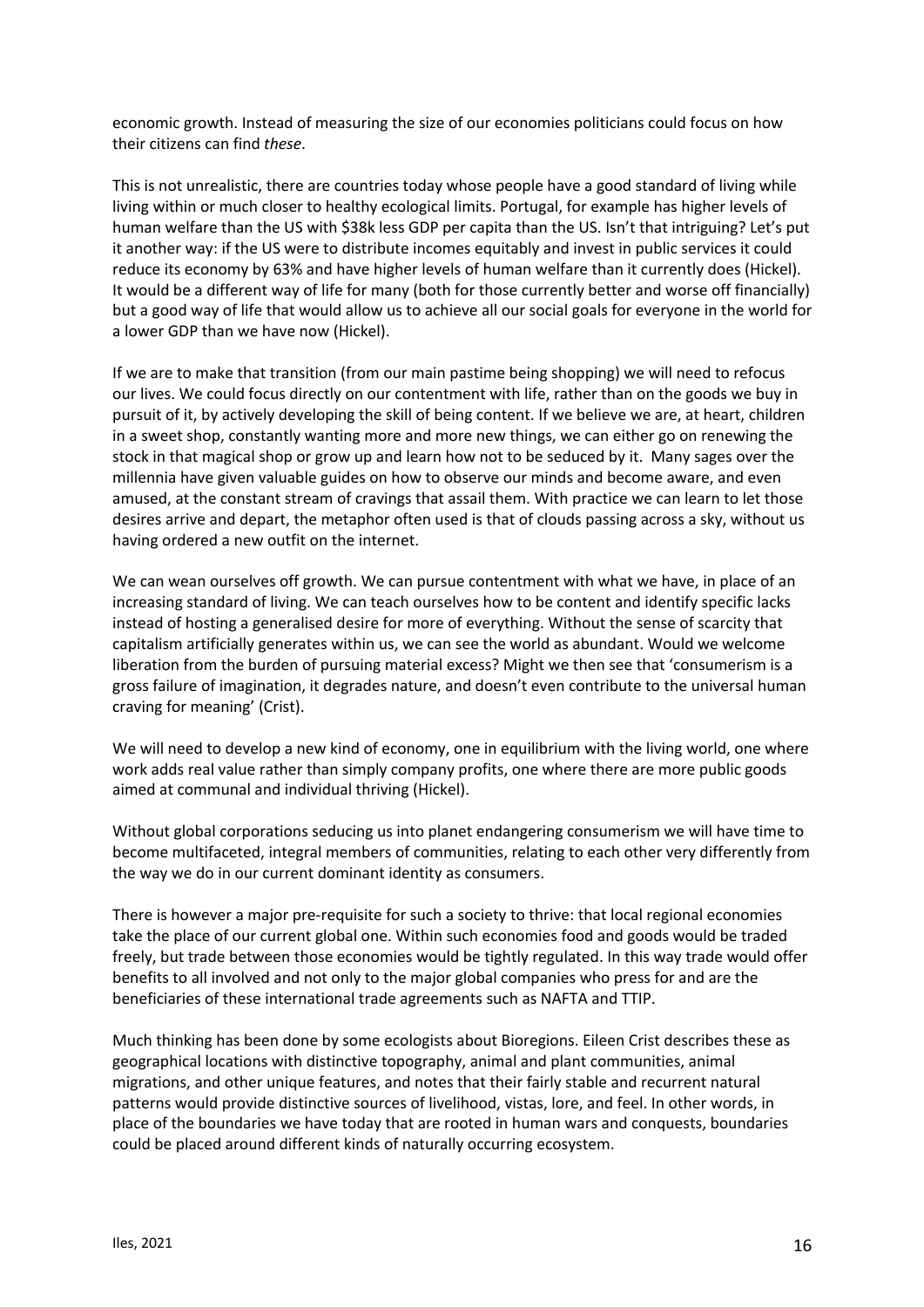I know: ……… fanciful? ……… Yees, …….. but ……. what a world that would be.

# **Five thinking traps we can fall into because we're only human**

If we are to design solutions to our planet's crisis that honour its complexity of life and increase our chances of our own survival we may need to overcome some common thinking traps to which, as fallible humans, we are prone. They are thinking traps that have evolved or strengthened over the last 50 years – the time period in which we have done the most damage to our planet. They have contributed to the dangers we are facing and will prevent us from dealing with those dangers.

## **Thinking Trap One: We confuse complex problems with complicated ones**

Systems thinkers in the '60s and '70s drew a distinction between puzzles, problems and messes. A *puzzle*, suggested Russell Ackoff, is a situation where there is a *right* way forward and we can find out what that is. A *problem* doesn't have a right way forward but some ways will be *better* than others and we can consult experts to see what they are. A *mess*, though, is very different, it's a complex system of interacting problems and puzzles, and here we can only take a step forward, see what happens, and then decide on our next step. Charles Lindblom called this 'muddling through' and, when done well, 'muddling through elegantly'! At about the same time C West Churchman, introduced the concept of a 'wicked problem, which shares many of the features of a 'mess'.

How many 7s there are in 42 is a puzzle, so is putting together flat-pack furniture, and prescribing treatment for a well-understood medical condition. So, too, is building a spaceship or a wind turbine.

Changing a cake recipe when you lack certain ingredients might qualify as a problem, so might deciding how to handle a toddler's tantrum, or what to plant in a newly dug garden. Deciding where to site your wind turbine might fall into this category.

Puzzles and problems may be simple or more complicated, but they are not complex. Complex means 'difficult to understand or address because there are so any *interacting* parts'. The way the parts interact may be different on different occasions or in different circumstances, and will not behave predictably. Deciding how to respond to a teenager experimenting with drugs and refusing to go to school is not straightforward. This is what Ackoff called a 'mess'. It needs sensitive, situation specific handling, trying one approach and if necessary another and another. It is complex and unpredictable.

Since the 1970s, though, when these systems scientists were in their heyday, we have 'numberised' the world. We have lost our ability to make judgements in complex situations, and our preparedness to muddle through or accept that some problems are indeed 'wicked'. We expect definitive answers where there are none. 'Which is the best school for my child?' 'Look at the league tables'. Yes but that tells you the school best at gaming league tables; not the best school for your particular child. For that you have to visit, chat, listen and look for clues, and reach a judgement of your own based on your knowledge of your child.

Earth's climate is not a tidy puzzle with solutions that will deliver reliable consequences. Some aspects of it are problems, where we are pretty sure that some ways forward will work better than others. But in essence it is the most highly complex system, the messiest mess, we can imagine. Indeed we *can't* really imagine it, it is still essentially unknowable. We certainly will not be able to intervene and be confident of the result of our interventions. It *requires* us to 'muddle through', tentatively and humbly trying all sorts of different approaches, approaches which safeguard and do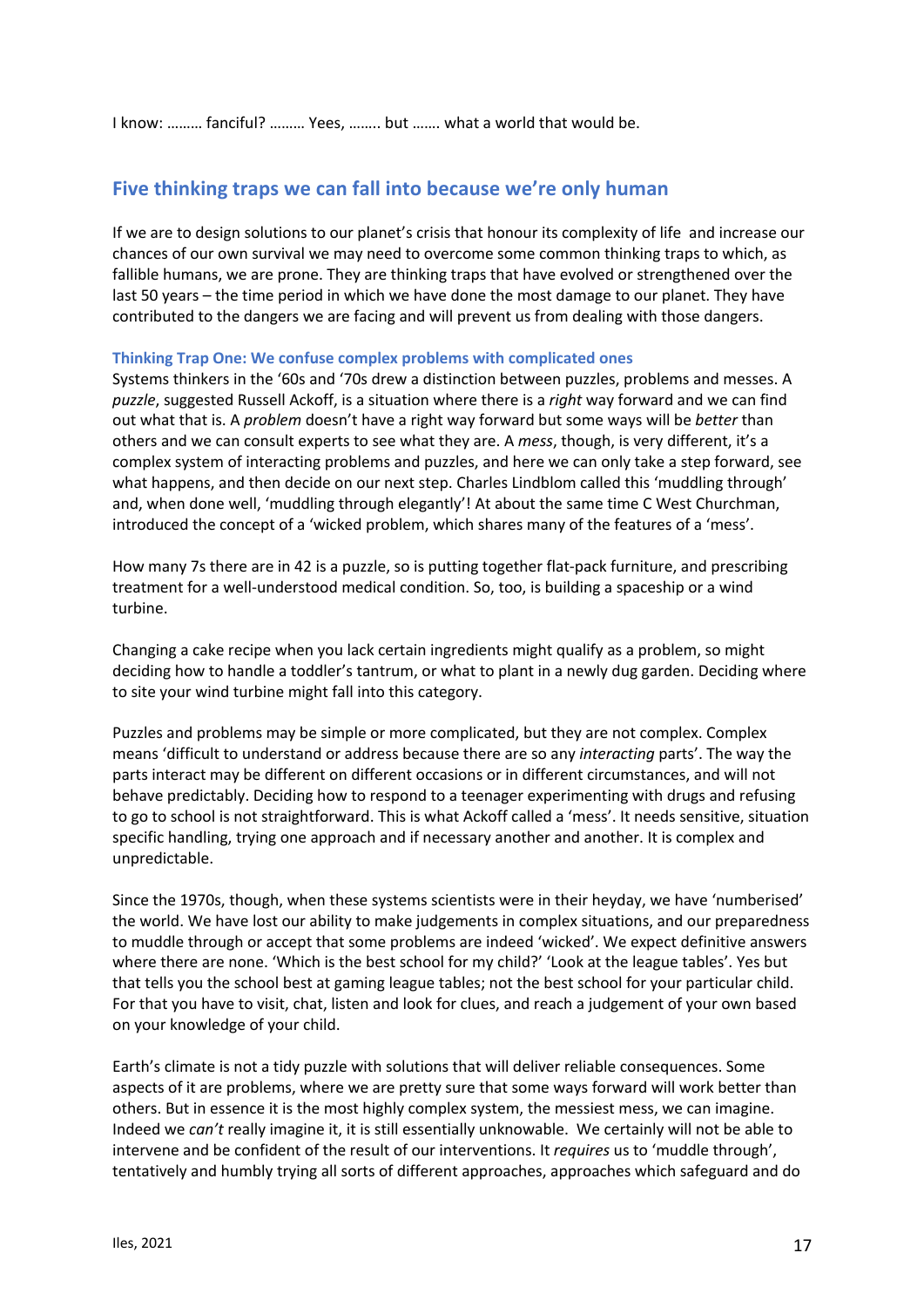not threaten the full plenum of life. We will need overarching ethics and principles, all offered thoughtfully and implemented sensitively, reviewed and rethought. A strictly adhered to, technology-based, rigid master plan would be likely to lead to disaster.

This requires very different skills from designing computers, or running banks, and we must not be seduced by ideas from people whose skills lie primarily in those areas. Perhaps our recent experience of how SAGE and Indie SAGE have approached and offered guidance for policy makers during the Covid pandemic sets an interesting example. Their noisy, evidence averse, self-centred opponents exemplify the opposite.

#### **Thinking Trap Two: We mistake the role of money**

Making changes of the kind Earth now needs will require financial investment of some sort. It will involve a lot more than money, (determination, persuasiveness, consistency of purpose, international diplomacy of a kind never seen before, legislation and more) but many aspects will involve new money of some kind. Where will that come from?

Because 'we're only human' we assume that governments must run their budgets like a household does. But governments with their own sovereign currency are very different from households because they can legitimately print their own money. As long as the project is sound and will yield results of value to its citizens these governments can spend as much as they like until their spending causes inflation, and then they can address the inflation by taxing money out of the system again. Government spending always comes before it raises taxes, not the other way round. Alternatively or additionally governments can sell bonds (gilts) to people wanting to invest their savings somewhere safe over the long term - and governments are a safer bet than corporations. Or they can borrow from the finance sector.

In other words, if governments are investing money wisely they need never run short of it. This is a very different understanding from that propagated by mainstream media and many economists and it warrants further exploration (Kelton, Graeber, see Kelton for a very readable concise argument and Graeber for a gloriously expansive long one.

At the same time, individuals investing in, for example, their own business, will likely borrow from banks and building societies. What is essential for this kind of borrowing is that any money lent is cheap, but hard to get. This is what ensures that the resources being purchased with this money are being used to the very best effect. The business case supporting it (which must now demonstrate that it contributes to restoring (or at least not damaging) Earth's plenum) must be expertly scrutinised and, if the proposal is sound, the money lent at a very low rate of interest.

Currently our financial system is doing the opposite: making credit *widely* available for whatever borrowers wish to spend it on, thus directly causing the very problem we now need to address: a plethora of consumer 'stuff' that adds little value to people's lives and destroys the natural world as it does so. Reforming the finance sector will be critical so that it focuses on types of wealth that the *planet* can afford. Imagine an interest rate dependent on the impact of a project on the planet.

That is worth repeating: it is us being tempted by ready credit that is causing a large part of the problem. This has been one of the causes of the current glut of consumer 'stuff' bought and soon thrown away that forms the mountains of waste discussed earlier. As 'we're only human' and we've been taught that this is OK we will take some re-educating, but we *can* rediscover our humanity and take pride and joy in investing in rich, fecund landscapes instead of yet more (often rarely used) garments in our wardrobes. Strict conditions and high interest rates on loans for consumer spending will help here.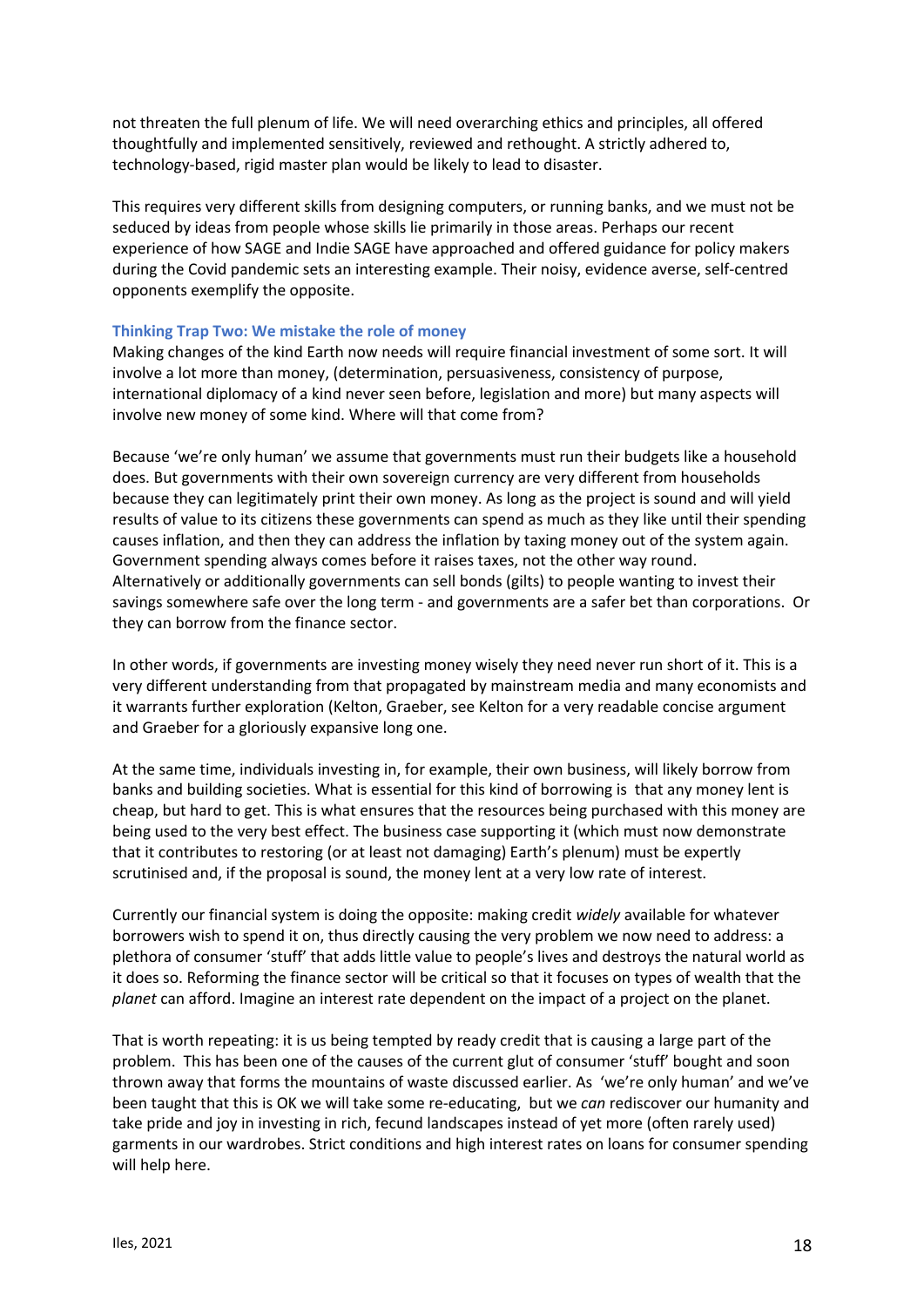Governments' lack of money must never be reason for delaying action to save our planet: governments and banks can and must make it available cheaply albeit subject to stringent appraisal from people with relevant expertise and deep understanding of Earth and its plenum.

## **Thinking Trap Three: We think cities are more energy efficient than the countryside**

We are used to hearing that cities are good for the environment, because people in cities use less energy than their country cousins. But that is not always true. Indeed cities in general use resources and produce wastes and pollution disproportionate to the size of their population (Smaje). There are a number of reasons for this: the wealthiest people tend to live in cities and the wealthiest people consume disproportionately more than others; cities are continuously built and rebuilt with all the attendant use of resources; and the higher rate of innovation in cities leads to adoption of higher energy lifestyles (Quilley). Yes, there is much better public transport but with the plethora of activities readily available, city folk make many more journeys.

Some cities, however, have a healthy impact on their surrounding economy, while others actively impoverish them. Chris Smaje uses the term a nested economy. Here a number of local farms and other producers, villages, market towns and a regional county town or city form a dynamic, sustainable economy with goods and services flowing backwards and forwards between all of them. Cities that only draw services inwards, ordering the surrounding rural space so that it furnishes *what the city demands*, *not what the land can support* lead instead to rural depopulation, depeasantisation and precarity (Smaje), both locally and (because of the global economy) globally. Here the city is a colonising power, rather than a contributor to a vibrant local economy.

Being able to identify healthy and unhealthy cities and support vibrant local economies will be important in our transition to new, climate supporting, trading systems.

# **Thinking Trap Four: We think that if we are good people, thinking carefully, we can apply the same code of ethics everywhere**

As we grow up we are taught that certain behaviours are good and others not, and we tend to carry this distinction into the adult world of work as a uniform sense of work ethics. However sociologist Jane Jacobs observed that healthy societies require two distinctly different sets of behaviours depending on which of two roles we are engaged in. She called these 'commercial' and 'guardian' roles, both essential for society to function well but important to keep separate. If people mix the two sets of behaviour considerable damage ensues: Jacobs termed these mixtures 'monstrous hybrids. She gave two historic examples: the Mafia (a guardian organisation that has not abhorred commerce) and Nazi Germany's concentration camps (commercial innovation and enterprise but without the respect for strangers and aliens).

The terms are somewhat confusing, because 'commercial' roles include many that do not involve money, rather, a mindset in which we exchange ideas, resources, skills and services with people of many different sorts. Guardian roles are essential parts of the framework that ensures society can be well-governed, administered, and kept safe. Some behaviours are common to the two and these include courage, energy, competence, determination, common sense and patience, as well as the ability to behave responsibly and cooperatively. Other behaviours however fall into only one of the two behavioural syndromes (syndrome meaning 'things that run together').

In the commercial syndrome we applaud people who are inventive and enterprising, innovative, hardworking, competitive, interested in new technologies, honest, inclusive and as happy to enter into formal or informal contracts with strangers as friends, with neighbours and also people from around the world. We benefit from them being efficient and thrifty, and forward thinking - indeed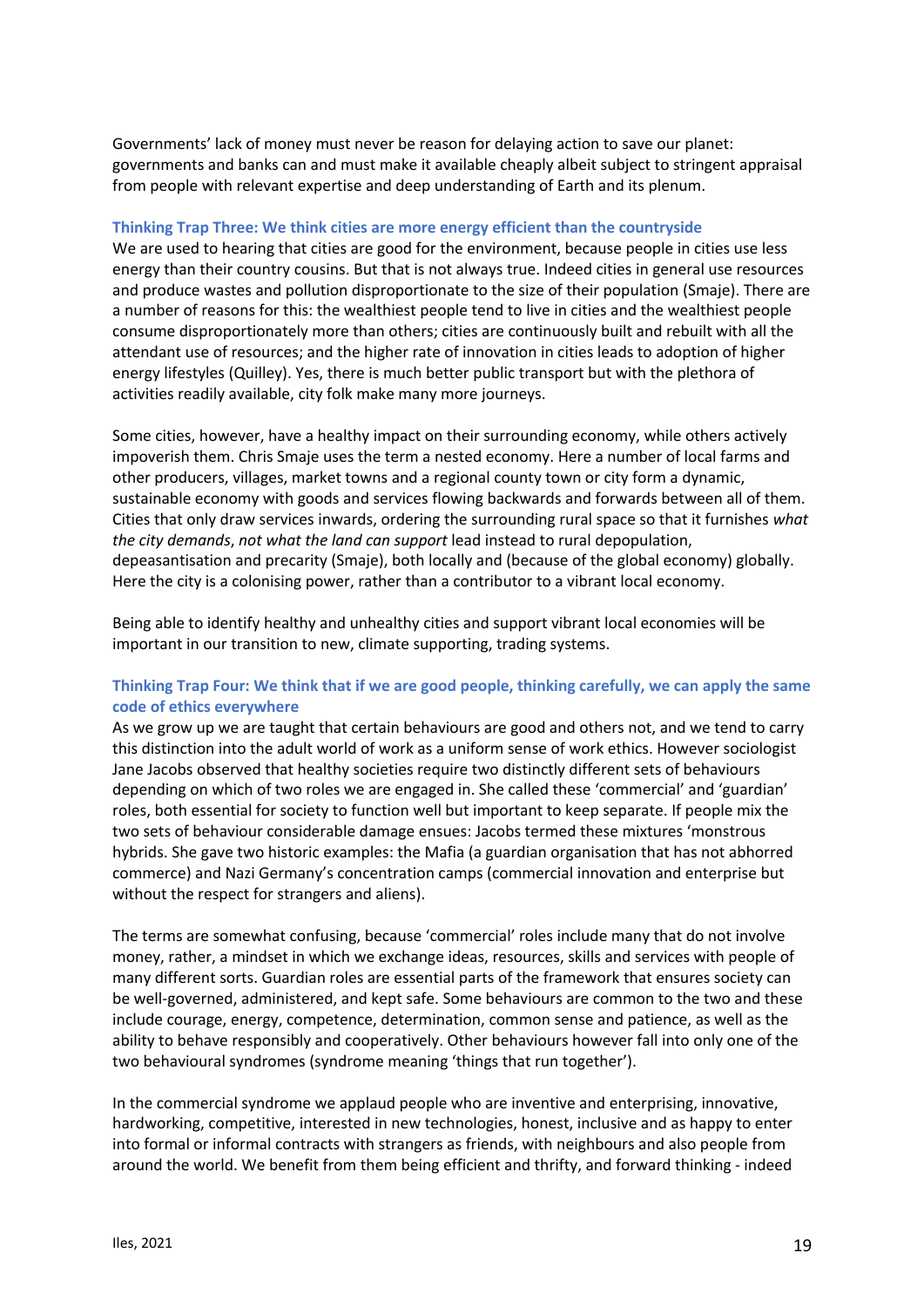underpinning this set of behaviours and beliefs is often an optimism about being able to improve the future. Naturally we expect these behaviours in commercial companies, but we find them too in many other situations, for example health care and teaching, and running a child's birthday party!

By contrast it is important that guardians abhor trading. Loyalty is more important to them than honesty, indeed they may be *required* to lie (espionage, counterintelligence etc). They don't work readily with strangers, and can see the world in terms of 'them and us'. As their roles often involve personal risk they prefer tried and tested methods over 'new-fangled' ones. They take pride in courage, skills and effort, obedience and discipline, fortitude and stoicism, not so much in routine industriousness. Honour, face and reputation are all-important. Guardian roles often involve a level of ceremony and ostentation, think for example of courts and parliament buildings, as these convey a respect for authority. They are often fatalistic, this allowing them to say 'if the bullet has my name on it' or 'if I lose my seat at the next election' without that feeling disempowering. They do though treasure honour and face and will guard reputation over anything else.

In our day to day lives we move between these roles. As parents, teachers, friends, consumers and providers of all sorts of services, we will find ourselves in situations where we switch our ethical focus, for example do we buy the cheapest chicken or the one with the highest animal welfare standards? Sometimes we do so wisely, sometimes we have an underlying preference for one role and use it more widely than is helpful. It's important that people *can* and *do* move between these roles as we go about the different responsibilities in our lives, changing our behaviours as we do so. Failing to do so causes problems.

Jacobs published this work in the 1990s. What would she say today? I believe she would be horrified at the extent to which trading behaviours have been introduced into many guardian roles. She might also observe that we have not been acting as guardians of our planet. Many environmental issues require effective guardian behaviours, and we also need inventive, inclusive, dynamic 'commercial' behaviours if new ways of reducing material throughput are to be found. We need to be clear about what behaviours are ethical in what settings, and monitor them. Jacobs would certainly look askance at the revolving door between government office and roles in big business that is used by too many of today's politicians and senior civil servants. She would say, I think, this door needs careful guarding, or even boarding up.

We have already seen the devastating impact the fishing industry is having on our ocean-life. Let's explore this to see if Jacobs' theory helps us understand what is going wrong. What commercial and guardian roles are necessary for such an industry and its customers and the planet all to thrive?

An effective guardian role here must include designating the locations and boundaries of zones protected from fishing and policing them, defining allowable fishing methods, setting limits on the size of a catch, defining which species may be caught, humane methods of treating them, and limits and rules for bycatch. Different guardians must define and police employment practices and others will define trading standards for businesses buying the fish.

A valuable commercial role includes developing inventive new ways of spotting and catching fish, increasing the safety and conditions of their workers, efficient and effective methods for dealing safely and humanely with the catch, and for understanding and conforming with all rules and regulations.

In the observations that follow brackets indicate the roles played of guardians and commercial fishing fleets, G+ indicates a positive guardian role, G- an inadequate one, C+ commercial activities that benefit the fishing industry, C- those that contravene agreements.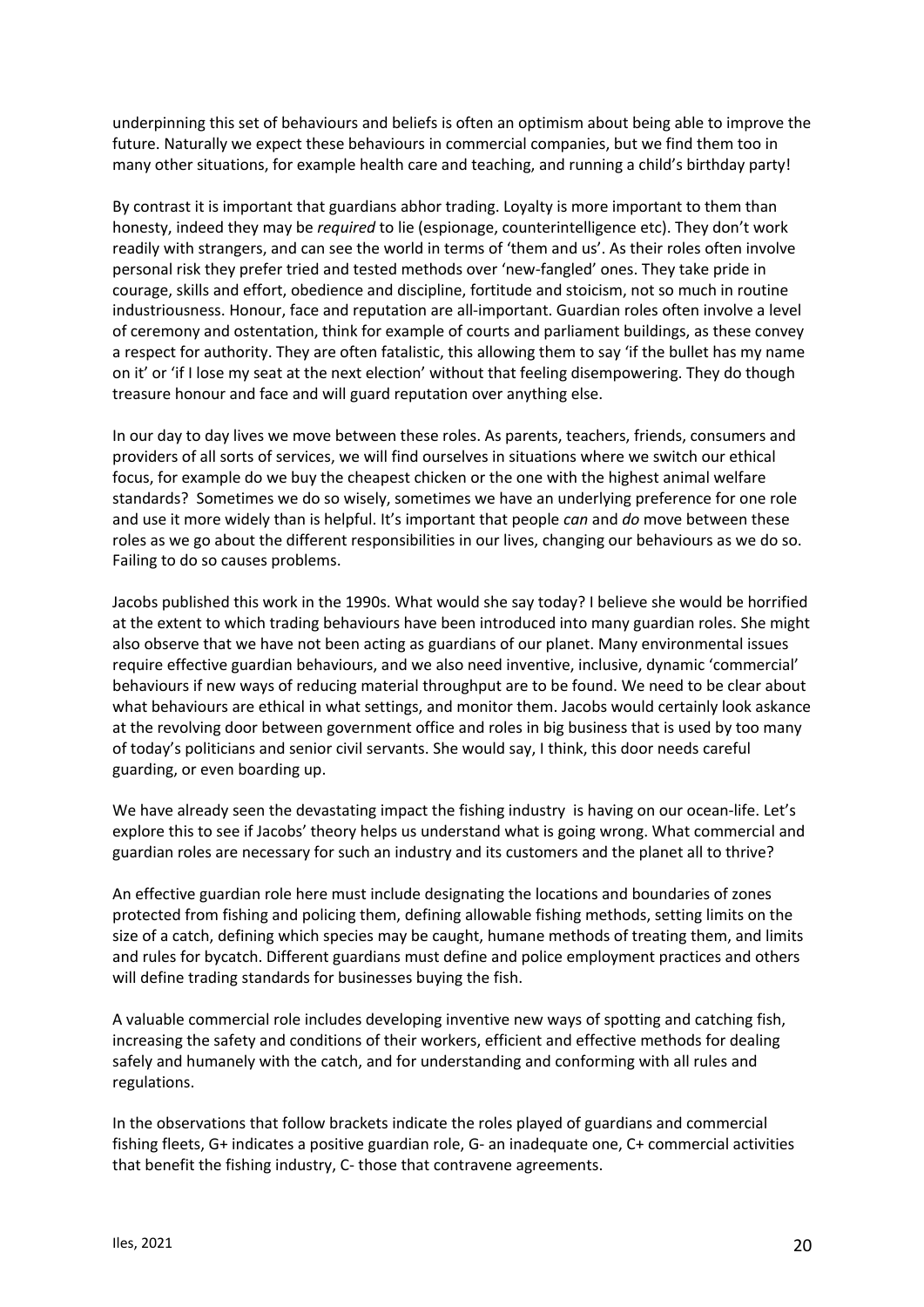There are protected zones (G+) but these are not big enough and not in enough of the most significant places (G-), the boundaries are rarely policed (G-). There are agreements about limits to the size of a catch (G+) but these too are not monitored (G-). There are also commitments about which species can be caught (G+) but when others are caught in the 'bycatch' they are still traded as food for fish farms (G-). There is rich use of tech wizardry to identify fish movements (C+) . The ships are fitted with state of the art catching and processing kit (C+). There is little policing of illegal methods (G-), nor of laws governing employment practices(G-). Many men on these fishing vessels are caught in contracts that are very low waged, high risk and involve lengthy periods at sea - way beyond civilised agreement (C-). Fish are traded as a (legally allowed) species when they are not (C-), fishmongers (C-) and port officials (G-) rarely enquiring, let alone confirming the answers. As a result towering ancient seascapes are bulldozed in seconds and the populations of haddock and halibut have been reduced by 99 and 98.5 % respectively. Inhumane, illegal fishing practices are left unchallenged (G-).

We can clearly see that the inhumane ghastliness of parts of this industry are due to insufficient guardian capacity allowing wilful violations by commercial players.

If the excesses of commercialism were rectified by increased Guardianship of the Oceans we would have sustainable fish stocks, humanely caught fish, intact seafloors, oceans with a plenitude of fish and other sea-life. Would that increase the price of fish in the shops? Yes. Would it reduce the amount of fish we ate? Yes, and as we do not need the amount of animal and fish protein we consume, this would not harm us and would leave the planet healthier. The current system benefits only the large commercial industries, the rest of us are simply pawns in their game.

Earth needs both guardian and commercial behaviours – but kept in strict balance. Guardians must set out priorities, rules, and boundaries. They must monitor these, police and guard them, seek out and penalise infringers. Thoughtful traders of many kinds must develop ways for addressing these priorities, efficient, effective, cost-effective solutions. To achieve this we will need to involve a much wider set of people as both guardians and as traders of ideas. We need people contributing knowledge and thoughts: historians, sociologists, all kinds of creative arts, as well as a much wider range of scientists, working with and learning from each other.

#### **Thinking trap 5: We think putting a price on things we value will ensure they are protected**

Surely putting a price on things makes people take them seriously, so how can this be a thinking trap? We could argue that a price *misrepresents* what it is that is being priced, whether that is a species of plant, an ancient forest, a river, a view, or the common lands traversed by indigenous people, and that these have an essence that cannot be captured in a price. But in practice, with no price on them, and no other protection they are vulnerable to people taking or destroying them for nothing. Surely pricing them constrains this?

What pricing does, though, is put them in the same conceptual category as anything else that has a price. A rich, fecund forest centuries old is measured in the same units as a newly produced machine: dollars, pounds or yen. Instead of protecting distinctive significant entities, a price strips them of their distinction and forces them to compete with anything else that can be bought or sold.

Where there are trades to be done then price is relevant. Something with its own standing, its own incomparable essence, cannot be allocated a price, there are no units of money that apply to it. Forcing a price upon it endangers rather than protects it.

If we are serious about protecting a wildlife habitat, a river, a mountain, common-lands, perhaps even a species, then we should think instead about granting them legal person-hood.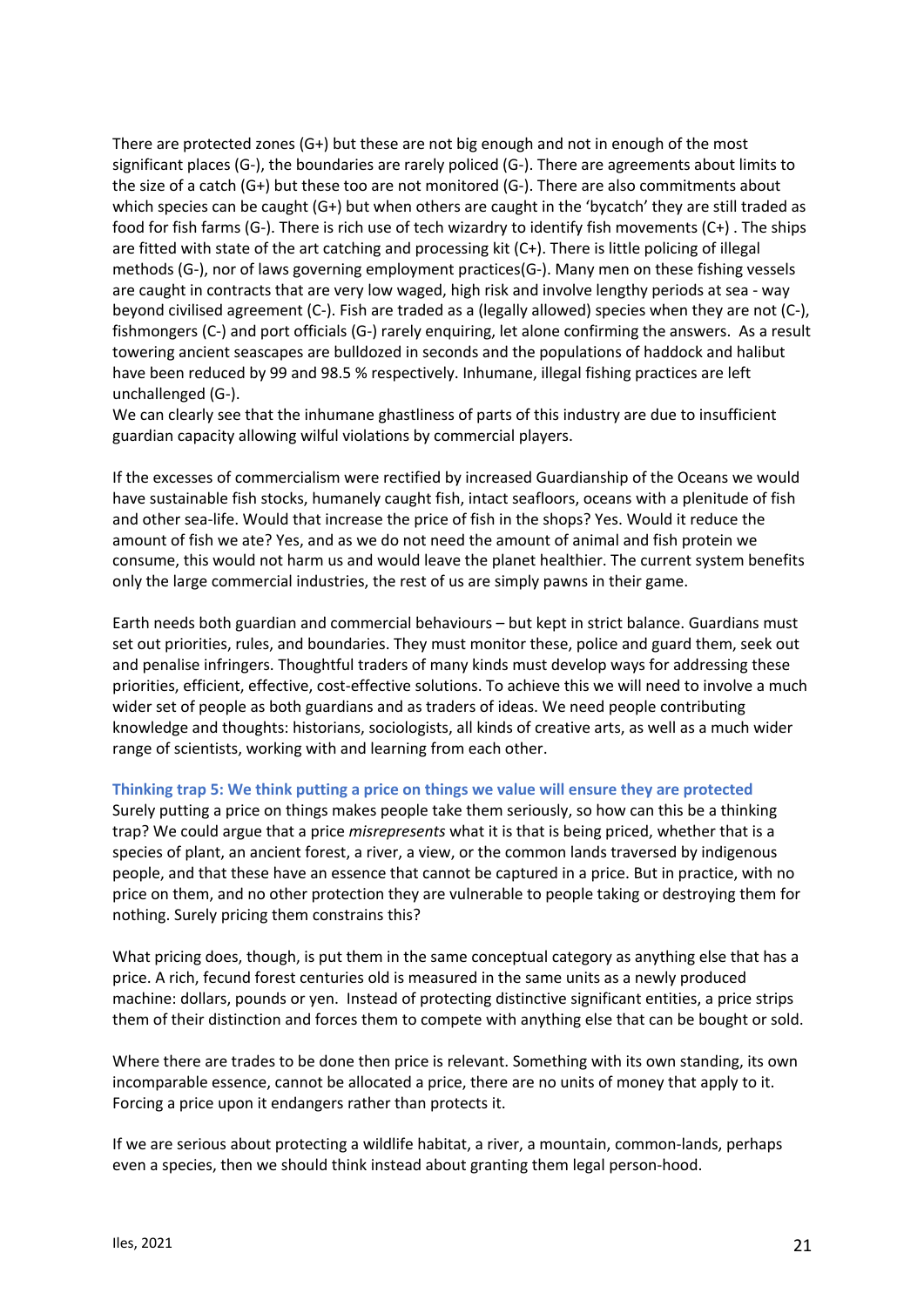# **Three kinds of response to the unfolding crisis**

Among the multitude of different proposals about how to tackle Earth's climate emergency, it can be hard to decide which are worthy of support and which are not. This is not a question of Goodies and Baddies but of different ways of looking at the world. People can be genuine in their belief that their proposals will be valuable and still be dangerous,

From my reading this year I suggest there are three different orientations or underlying beliefs that underpin most proposals. These reflect the primary focus or interest of the proposer: either the *economy* led by the market; or wider *society*, encompassing the economy but not limited to it; or our *planet* Earth as a whole.

There are of course others: those that deny that our climate is changing; those with a vested interest maintaining current patterns of consumption and waste; and those who are happy to leave the issue to governments and their advisors. Sadly, these may be in a majority. All the more important then that those of us trying to be part of a solution find ways of working with others who do too, even if their responses are different. We need to find ways of discussing thoughtfully with people who genuinely believe in different ways forward, and as we're only human this will involve preparation.

The three mindsets described below are indicative rather than definitive, and it is sometimes possible for people to hold one set of beliefs in one situation and another in another. They are offered in the belief that understanding other people's beliefs and assumptions is essential if fruitful dialogue is to take place.

#### **Mindset 1: Market led approaches**

Large companies are the only organisations that have the technical skills we need to tackle climate change and they can always buy in more if they are needed. They also have the expertise in managing largescale projects that the public sector doesn't have.

The climate crisis is too unpredictable for any form of centralised planning, we need to be able to respond to situations as they arise, rather than try to predict and control, so it's by focusing on the market economy that we can deliver the most significant outcomes.

Companies need to be given market incentives to decrease problem emissions and biodiversity loss. They may need help from government when it comes to things like zones for different land uses but otherwise government need only set the targets and incentives and keep out of the way. We've seen how effective these have been when it comes to green energy: the government has stimulated both its production and its markets – this is the future.

Keeping markets genuinely competitive and free of regulation is vital. This is what leads to the innovation and disruptive technologies that are the key to the future. Governments will never be nimble and imaginative enough to play a part in this, their role must be limited to protecting the market and to providing the small number of services that the market really cannot.

Economic growth is vital but can encompass all sorts of non-carbon or carbon-lite alternatives to current technologies. What we need is to find ways of de-materialising growth – so we can have growth that does not involve physical materials but still satisfies human needs. For example: you want a holiday exploring wildlife on the Masai Mara? – instead of flying you there we'll use fabulous three D immersive cinema to give you that experience.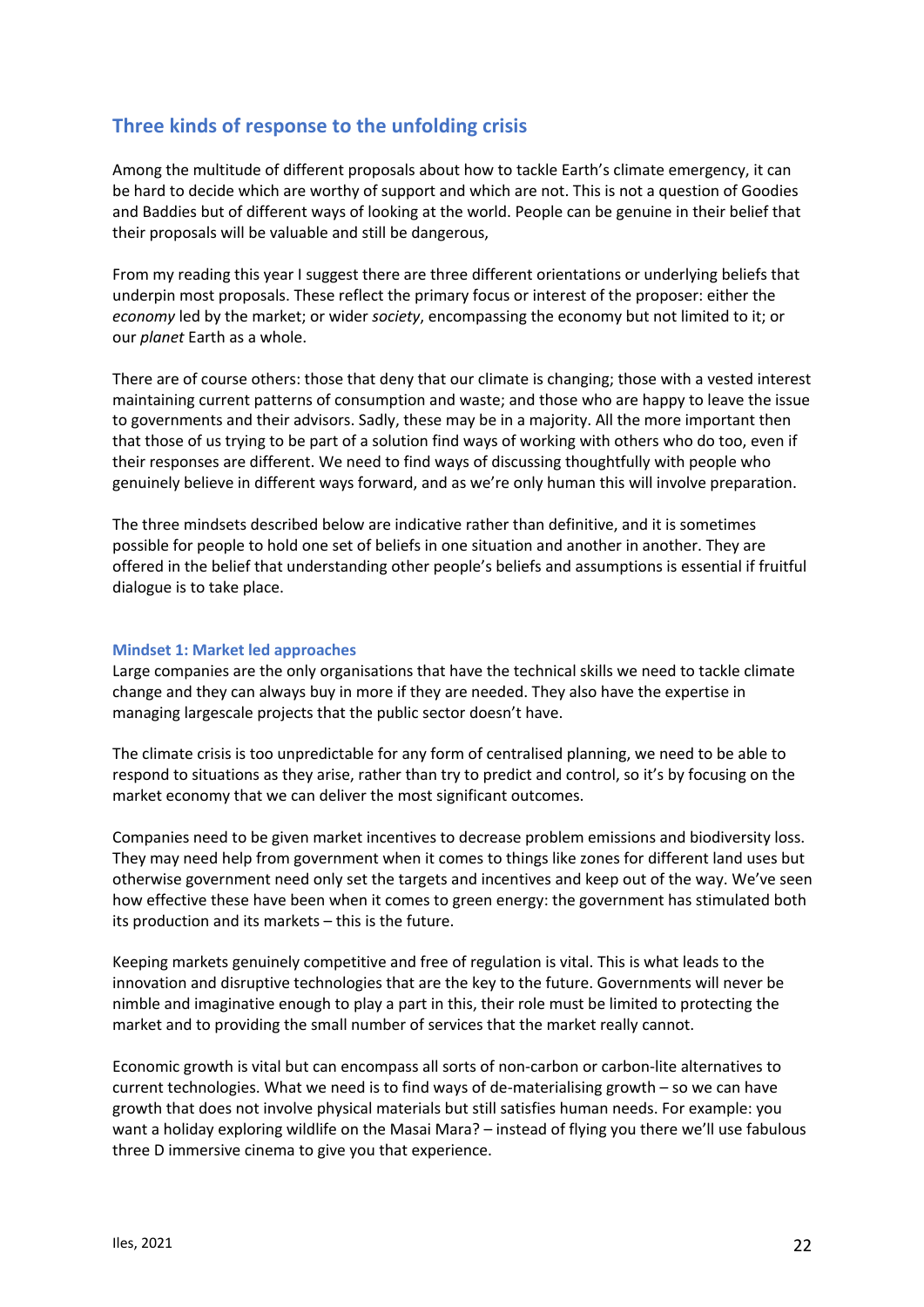Yes there will need to be additional requirements of business and it will be vital that these are properly monitored. For example:

• *A carbon tax* combined with proper monitoring of carbon use

• Monitored *targets for reductions in emissions*, leaving the precise methods up to the industries involved

• A *decrease in the concentration of some major industries* (food, as a prime example). Consolidation within industries has in some cases gone too far and created power imbalances, for example between

- corporations and governments
- corporate aims and the UN Sustainable Development Goals
- corporations and local indigenous populations
- corporations and carbon reduction targets.

It's these imbalances rather than the economic model that is causing the climate problems associated with industry.

*• Incentives and penalties relating to biodiversity*, clearly stated, effectively policed and implemented so companies can be confident their competitors are not gaming these.

• *Effective policing* of all relevant rules and regulations so companies can be sure others are not cheating and gaining a competitive advantage, this may be best done in conjunction with industry watch dogs as they know the scams and dodges

• Declared and monitored *standards for advertising* of goods to the public in relation to ecological features (carbon impact, biodiversity impact …)

There will be some understandable scepticism about allowing business to play such a leading role in these, as large corporations have been some of the biggest culprits in deforesting, over-fertilising, ignoring toxic waste, polluting rivers, etc. But since the 1980s corporations have been tasked with focusing only on shareholder value, if they are given statutory climate-related targets they will behave very differently.

On a very practical level, this is the only game in town: it has expertise and resources and huge influence with governments. Let's not waste resources fighting them, let's encourage them to play these essential roles. We (wider society and its leaders) need to get these big players genuinely on board, genuinely focusing on ways of addressing the climate and biodiversity crises. To do so we need to work with human nature and not against it, we must help them find roles they can play that allow them to be seen as corporate heroes. Demonizing them will be counter-productive, so we must be both warm hearted and also empathetic, cognisant of their most important goals and their constraints and devising significant (non-gameable) targets. This is a truly interesting challenge - far more so than merely condemning them as villains.

## **Mindset 2: Society led approaches**

We are so much more than a market, than an economy – we're a society. We need governments to step up and play their proper role again.

Market economics has not so much met our needs as fuelled them, it's given us a set of ever more selfish, urgent desires that offer no lasting satisfaction, and have proved lethal for the planet. We know what it is that leads to people feeling fulfilled and it isn't incessant consumerism, it is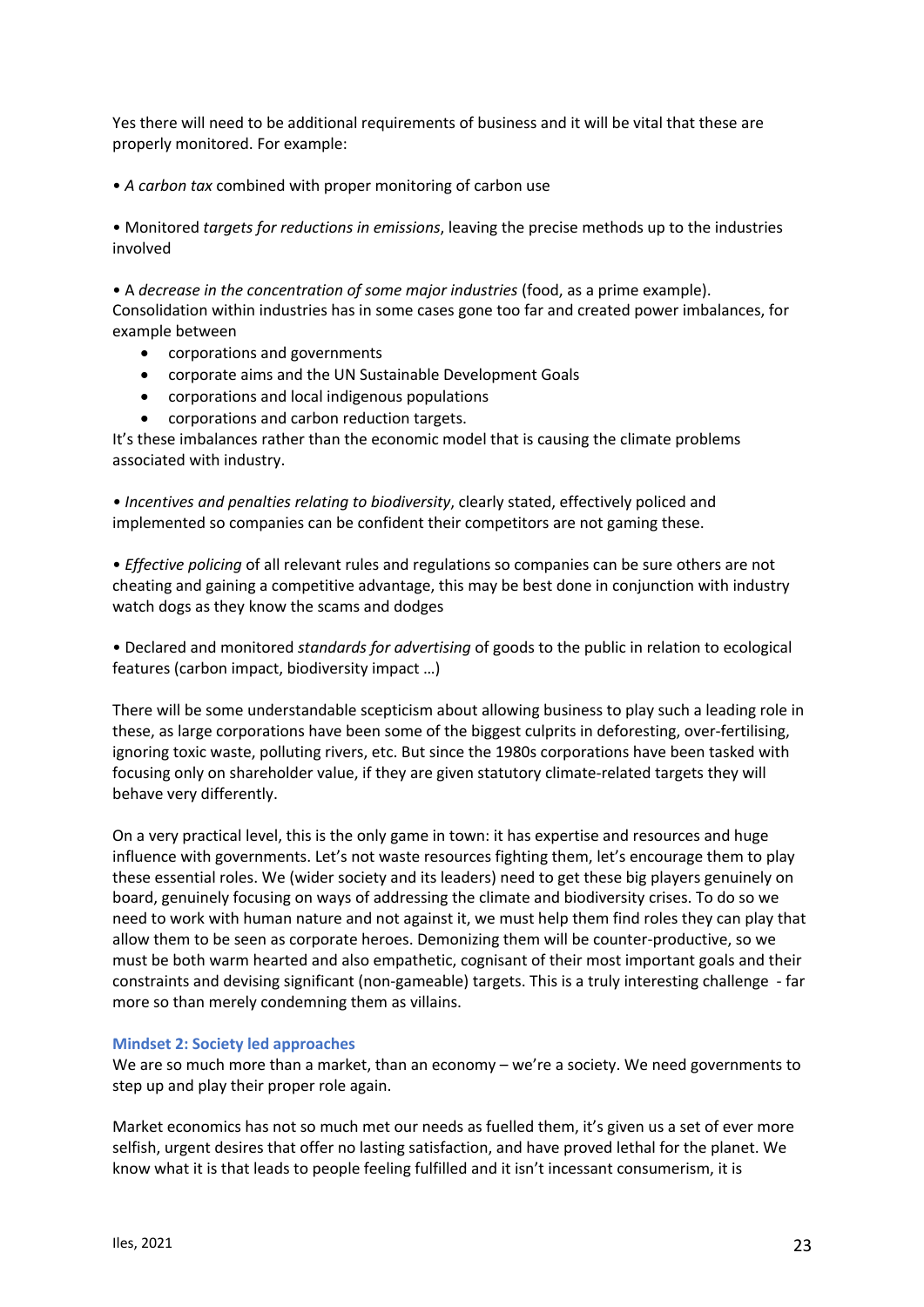relationships, a balance between work and leisure, a sense of security and of fairness, of achievement. Only if governments play an active role can those be delivered: a role shaping the business environment, offering high quality universal services, caring about unemployment figures and the kinds of jobs on offer, and sharing a sense of responsibility for our wellbeing.

We need markets but only where they allow us to meet our requirements as a society better than the alternatives. Governments now need to care directly about the wellbeing of society as well as the economy, and be prepared to teach us the difference between them. Currently big business is sponsoring a frenetic, planet-threatening consumerism that makes sure we are constantly unsatisfied. Only Governments can challenge that effectively.

Since the 1980s economic growth has been recognised as essential, so what we need to do is find ways of delivering growth without consuming more energy. This is completely unprecedented but we are making such good progress with green energy that we can be hopeful. It will, though, need new technologies rooted in new research - research on a scale that only governments can support. After all It was the American DARPA programme of the 1960s onwards, led and funded by the US government, that gave us the technology for our digital age. Without that government funded research today's tech billionaires would be nowhere.

As we begin to understand that over the last century we've certainly reduced the amount of our own energy that is put into daily tasks and our material possessions (but only at the expense of the environment) we will grasp the scale of the problem and welcome back governmental input. This is such a radical change from today's deeply held assumptions that we will not find this transition easy.

We will need a multi-pronged approach that includes:

• 'greening' and 'rewilding' where we can

• regulating and policing (e.g. setting limits on the use of nitrogen-based fertilizers, policing any runoff into rivers and streams)

• bringing back into public ownership vital functions such as the treatment of sewage, so there is no commercial incentive to ruin such vital natural resources as rivers, streams and aquifers

• encouraging changes in diet (reducing meat and dairy)

• a national school curriculum that includes skills our society needs us to have, Including subjects we have dismissed from school curricula over the last half century, such as cookery and nutrition, along with handiwork of many kinds to allow repairing and recycling to become the norm

• perhaps, consumption targets, limits for the use of virgin materials, an 'Earth bank account' with its own bank-card, allowing us to use only as much Earth produce as we return.

But alongside this comfortably folksy picture we will need major technological solutions. We will need to extract carbon from our atmosphere by changing from carbon sources of energy to those of wind, sun, and probably nuclear power. We need to bring together experts in all relevant sciences and technologies and agree a roadmap for the planet: a set of agreements about sources and quantities of energy to be developed, available and used by every country.

Population growth will also need to be tackled. The population growth of the global south is higher than that of the global north, but education for girls will play a major role in reducing that to parity within decades if we ensure it is properly funded.

Currently citizens of the Global North consume much more energy per capita than those in the Global South and we cannot expect the latter to be constrained to permanently lower energy use. The issue is not only a moral one but the practical one of avoiding international tensions leading to war. Western societies will therefore have to lead the way in reducing their use of carbon, and,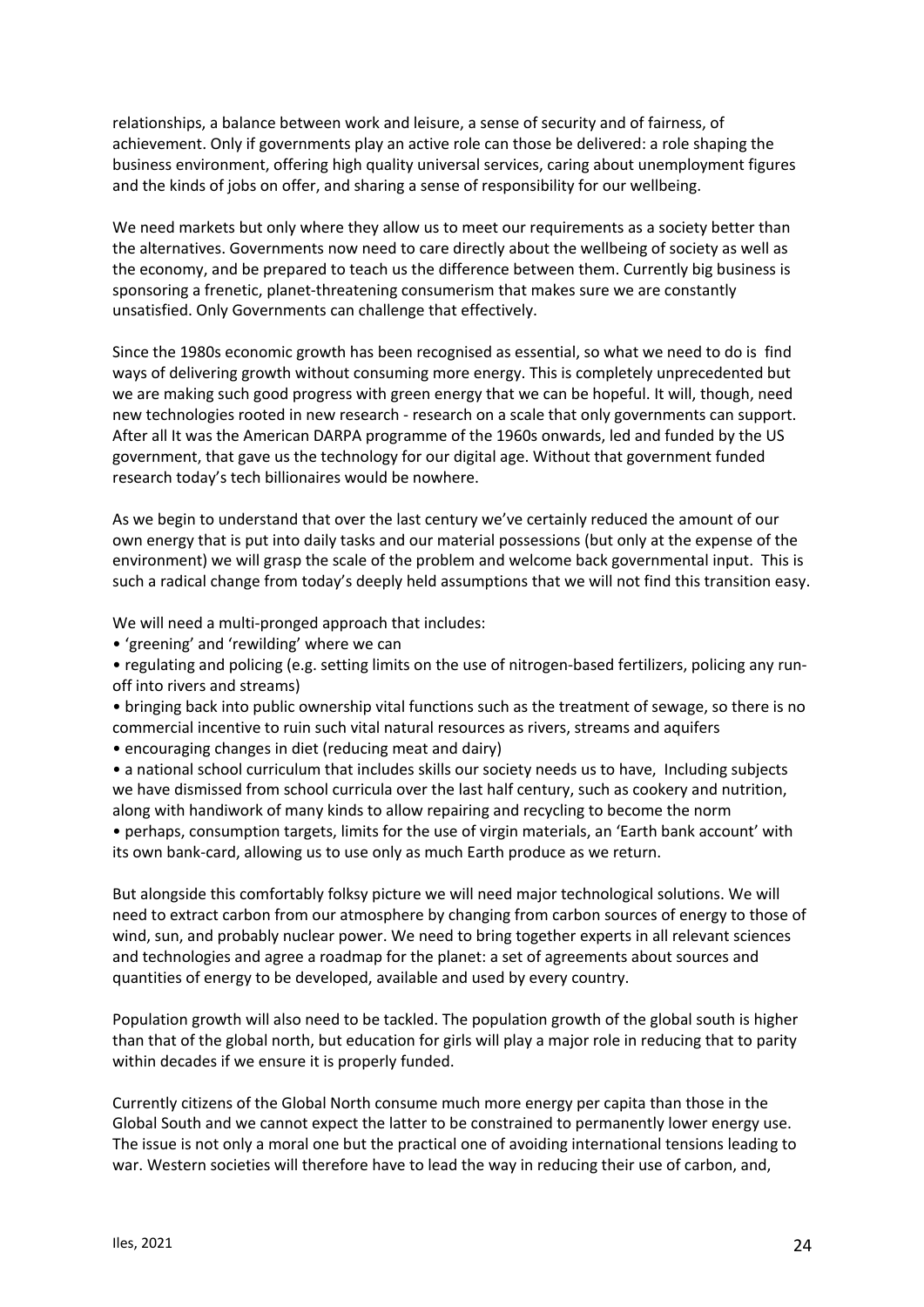crucially, stop exporting their destructive impact on biodiversity to the countries supplying them with their foodstuffs and other consumer goods. This is likely to require a reinvigorated United Nations given greater powers to contend with global corporates.

If we are to have truly sustainable development we will need to bring people together around the world, we cannot leave it to the vagaries of economic markets, we need clearly thought-through strategies based on the best science and on principles of justice, to which we can gain international agreement and action. Together we can do this.

#### **Mindset 3: Planet led approaches**

*Can* we fix this? Can *we* fix this? Is it really plausible that one single species of the billions on Earth has the ability to govern the highly complex system from which they evolved?

Oh we're clever. But we're not omnipotent. Other species have abilities and perceptions completely beyond us. Let's remind ourselves that a dung beetle navigates using the Milky Way and a dragon fly can see 30 times more light waves than we can and perceives the world in ways we can simply cannot imagine (Tong). Our understanding is limited and knowing our limitations will be vital.

And what makes us think that today's technology and science will be effective? 2-300 years ago, we had no conception of bacteria, of cells, of the periodic table, of Einstein's insights. What do *we* not know that our successors 200 years from now will take for granted? How can we possibly believe we can control a living planet we barely understand?

Just think: A vibrant, ancient forest alive with an abundance of animals and plants, microbes and more is easy to destroy – not nearly so quick and easy to recreate. How would we set about generating a living system of interacting plants, animals, soils, microbes, and all sorts of local species we've never seen or named let alone understood? We can install something that looks a bit like it, that will be fine for walkers and sightseers, but not the living, self-organising, teeming, regenerating, species evolving, life sustaining, forest we've destroyed. Not the home and sustenance of all the myriad of species here: each special, with very different ways of enjoying the world from ours, with senses we don't have, awarenesses we can't imagine, inter-relationships we haven't imagined, let alone understood. Rewilding can be very successful, but is a natural process that takes a lot longer than the despoiling.

How dare we presume to imagine a planet designed and run by us? We're acting as though we are not only superior to every other species but have the right to dominate them and determine their destinies. As though they aren't all a part of the ever-evolving natural ecology on which we depend, indeed of which we are a part. Our only chance of any kind of life worth living is to let Nature run the show, the Planet. To give her the space to do that. And that means us occupying less space ourselves. Much less. Not by moving to high-rise, high-density cities, there still wouldn't be enough room on the planet for our food industry, one of the biggest destroyers of natural habitat. Even with the kind of high intensity, heart-stoppingly cruel factory farming methods used today (see for example, Eating Animals, by Jonathan Safran Foer) the Earth just does not have the capacity to feed all of us AND the natural world that a living planet needs.

We've been proud of our human ingenuity and believed we could thereby exempt ourselves from basic laws of science. Some economists have even claimed that nature's 'carrying capacities' do not apply to us. We genuinely did not realise that our cleverness was in finding different forms of theft: mainly stealing the lives and habitats of so many other species. Think of the soil for example, how we've stolen it, by using nitrogen fertilizers, from the rich array of microbes that regularly recharged it after every harvest.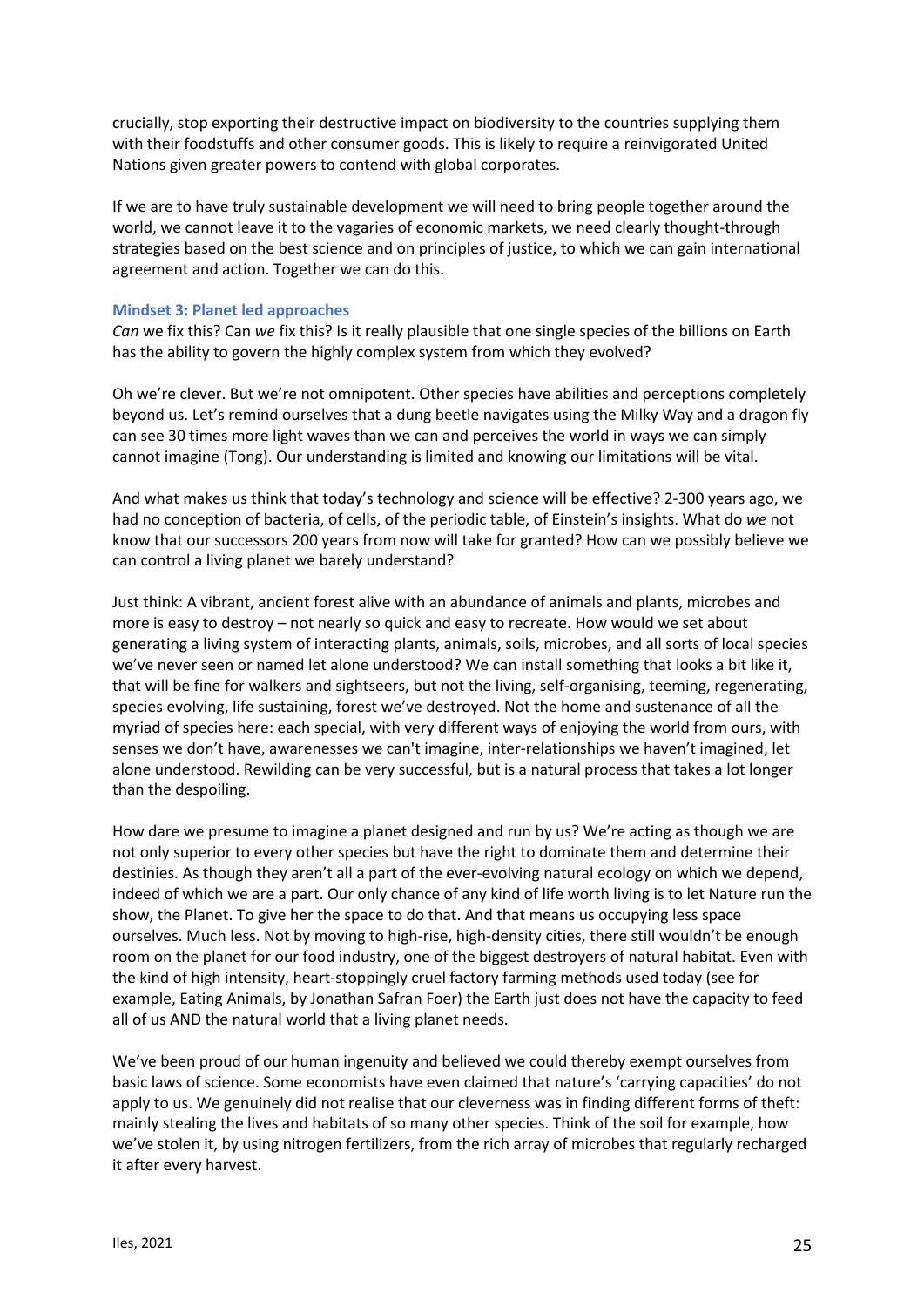We have to work within the Earth's limits: limits for *us* that allow other species to flourish. We have to reduce our human population to within those limits by globally reducing our birth rate. Over the next century (4 generations), through education and support for women, we can come easily and naturally to a truly sustainable global population (probably about 3 billion). The result will be a very different way of life for us all.

Research and innovation will still be important - but not in pursuit of larger populations or 'economic growth'. It will focus on ways of allowing us all to flourish within those natural limits. Indeed we will look at all sorts of numbers very differently. We'll learn to include in our gaze all aspects of life on Earth, including those that are unquantifiable, and resist the temptation to attach financial or other instrumental values to them. Terms like Return on Investment, for example, will have a different meaning: a wide consideration of how the Earth will benefit from an activity we are considering. Any discussion about Global Trade will include who and what is benefitting from these trade flows and how. Anything reduced to numbers on a chart or a curve on a graph will be known to be overly simplistic. Any proposals for projects such as hydro-electric dams, nuclear power stations, and highspeed rail will be considered by exploring all their impacts, both qualitative and quantitative.

Treading as lightly as we can on the Earth will involve a huge shift in our implicit attitudes to many things we take for granted; like waste. We'll need to relearn how to relish what we have, plan carefully for what we need, what we will dispose of (and how), repair and repurpose what we can, and take purchasing new items seriously and with ceremony.

How do we achieve all this? Not by devising a strategic master plan and a cascade of work programmes, ticking items off as we complete them. We need to truly understand that complex uncertain situations need ongoing tentative steps (forward, sideways and back) constantly reviewed and adapted. We'll also need to discover that our current unidisciplinary ways of understanding the world in separate subject areas don't allow us to see the whole picture. After all nature doesn't organise herself in terms of different knowledge bases and nor should we. Neither is she a series of linear puzzles for us to solve. So we need to combine insights from a wide range of sciences and humanities and explore them through a lens of a good understanding of complexity, chaos and emergence.

Of course we'll need to be wary of predators aiming to thwart or subvert such a transition, especially those with a significant profit motive. This will not be easy and as the planet becomes less and less habitable tensions will grow. But this is the only way of achieving a genuine balance in which both humans and the planet can thrive, and this may become more and more apparent to more and more people - hopefully in time for such a reversal of direction to be possible.

Exactly what this will look like we can't know and this is scary. Yet if we understand that our knowledge is limited and that Earth is more amazing than we have the senses to be able to imagine, we will move, forward thoughtfully, with care and caution and great concern for all the occupants of our planet.

## **Using these three mindsets**

We can see in our daily news feeds that there are people from each of these mindsets who are genuinely trying hard to address our climate crisis. How do we choose between their proposals? Can I suggest that this is where a knowledge of the six fundamental causes can help? Which of the six is this particular proposal addressing and how? All of them? Are some addressed while others are not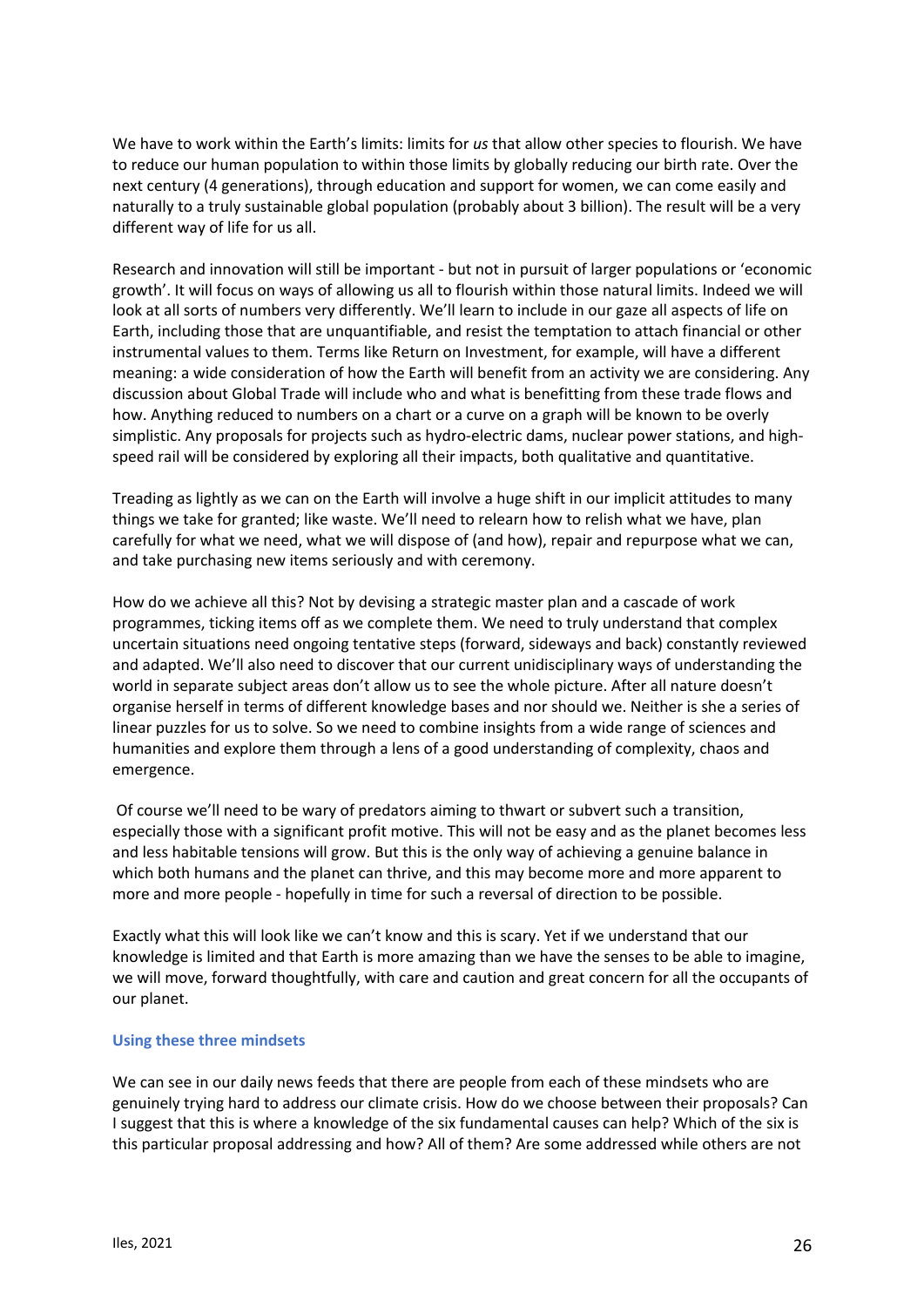harmed? We might want to support these. If some are privileged at the *expense* of others we must surely rule them out.

*People in Mindset 1* often do not accept human supremacy as a problem, nor capitalist economics, and they have usually failed to recognise the plenum of life as crucial. Their focus is mostly on the reduction of carbon emissions through the market system. Fundamentally they can believe that humans, aided by the magic of the capitalist system are so ingenious they can find ways of transcending the laws of physics: not because they are stupid or wicked but because their implicit belief in human reasoning is so extreme, and they see the world as a set of isolated puzzles rather than a complex 'mess'.

Nearly all of their big-tech solutions require human annexation of yet more land and more of nature's plenum: for carbon capture storage, for wind and water power construction, for the mines extracting the large quantities of the rare earths needed, and more. Each problem is treated as an isolated one, with an individual technofix offered for individual problems (often increasing a problem elsewhere). In such a world private corporations will be powerful because their expertise and R and D will be indispensable. It's likely though that none of the solutions address five of the six fundamental causes, only provision of alternative energy and perhaps alternative uses of waste, and even that only in a way that is unsustainable.

Mindset 1 people tend to believe in the fundamental selfishness of humans and that this is a powerful generator of a better world. Many of them believe that a 'rising tide raises all boats' and that economic growth is good for everyone despite all the historical evidence to the contrary, or rather: by carefully choosing the history to consider. They tend to see inequalities as deserved or as involving luck, not that they result from the economic system they support. They are often powerful and have the ear of government and intergovernmental decision makers.

We must not alienate them. We want to help them use their power, influence, energy and resources in healthy directions and we'll encourage that by understanding their priorities and constraints. We're more likely to meet less powerful adherents of these beliefs in our families and neighbourhoods, and when we do it's helpful to see them not as enemies but as not having had the time and energy to grasp more of the whole complex picture. We need to help them see the crisis in terms wider than only emissions. Introducing ideas of human supremacy and the role of capitalist economics will almost undoubtedly be a step too far. Engaging their interest in causes 1-3 (soil, population; energy/waste) will be easiest, but somehow we must help them to come to care for the plenum of life or their responses to 1-3 will jeopardise it further. Given their standing in society we must seek to widen their horizons rather than alienate them.

*People in Mindset 2* are more awake to causes 1- 4 (soil, population, energy/ waste, the plenum) than are those in mindset 1, and to the inequalities that contribute to the dangers. They are no less challenging, though, of human supremacy, and indeed have confidence in government led action to make a significant difference. They also have a greater concern for fairer societies and we could perhaps encourage that sense of fairness to extend further: to a fairer plenum and planet.

They often voice a concern for 'being realistic' which can infuriate campaigners who know that maintaining the status quo is not at all realistic either. However this is often about convincing others – they know they can do nothing on their own. Whether they are politicians seeking votes, company directors the support of Boards, individuals wanting to fit in, it is highly uncomfortable (and sometimes ineffective) being an outlier. Citizens Assemblies are often proposed and run by Mindset 2 people (and come up with Mindset 2 solutions).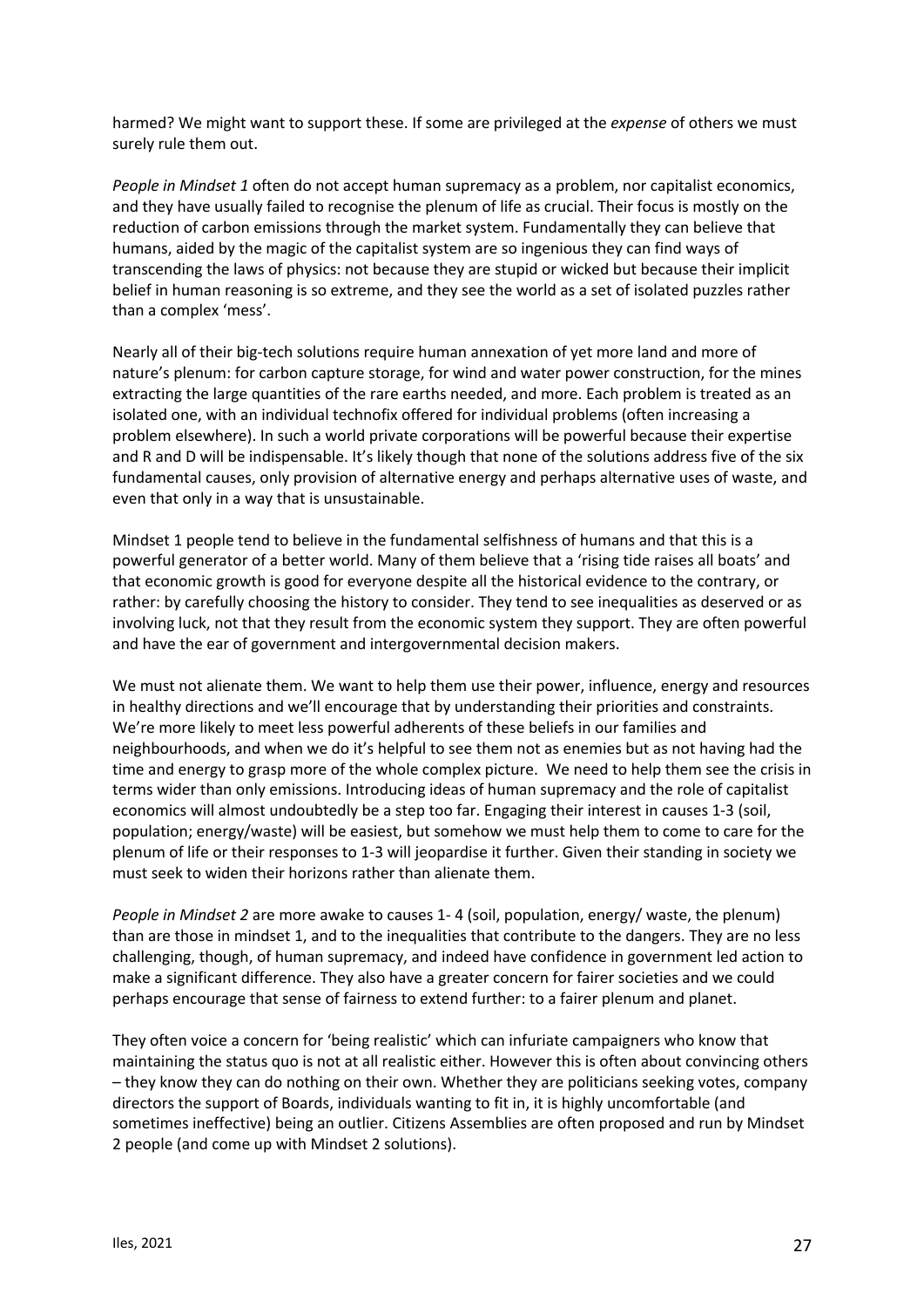We can support Mindset 2 people by giving them stories they can tell, stories that challenge and overcome the selfish myth, the 'greed is good' lie. Here we may be able to draw pictures of a different kind of society (different kinds?). For example, we may be able to:

- introduce them to the pain of the plenum, the tortures of the food industry, the damage of global trade infrastructure and invite them to care about these
- gently challenge them when their solutions invoke further harm
- help them to see that it is completely possible to have competitive markets without capitalism and that indeed these look much like the markets they may have experienced 50 years ago. (Hickel).

*Mindset 3* is a completely different paradigm. In general people in mindsets 1 and 2 understand each other even if they disagree. They tend to see climate change as a phenomenon in its own right, biodiversity as an optional extra, a healthy plenum as a 'nice to have'. They can imagine a world of largescale engineering projects producing renewable energy on the scale needed. They have generally given little thought to what this means for other species and whether this will lead to mass extinctions. For people in mindset 3 occupying such a planet would be intolerable: 'a planet destitute of biodiversity and awash in constructed environments, domestic animals, croplands, and generalist species, with scattered relics of wild areas here and there' (Crist).

Mindset 3 requires a *paradigm shift*: Thomas Kuhn's term describing a time or situation when the usual and accepted way of seeing and understanding something changes completely, so completely that we cannot think ourselves back into older ways of seeing it.

Moving from mindset 1 to 2 is a change in focus. Its big. It's helpful. Moving to 3 is HUGE. We have centuries of history of plundering the plenum and, now we can no longer do that and need instead to treasure it, we may need to become a different kind of human. This may be too big to happen all at once. It may be crippling: 'who are we to even try to tackle these problems….'. Mindset 3 however is what we and our planet need and with time it settles into a purposeful humility and a strong desire to find ways to address the six fundamental causes. It can involve feeling helpless: overcome by impotence and grief, sorrow for the amazing natural world we have almost exterminated and fear for future generations of our own families. Anger and even hate for those continuing that extinction process are often not far behind, especially as we begin to see the violence and tyranny that we've already imposed upon the natural world being imposed on humans fleeing the disruptive consequences of a warming planet. We need to find ways of directing the energy from this anger, and of engaging fruitfully with people and arguments from mindsets 1 and 2.

These three mindsets are, of course, not the only ones held among our populations, even among those truly concerned about the climate crisis. In particular there are many who are choosing to focus on efforts they can make themselves. We could call them energy individualists and I've represented the views of an ardent individualist in the box below. On its own this will not be enough and its proponents can valuably become involved in the wider debate and not avoid it. Similarly people looking at the bigger picture will be taken more seriously if they are taking responsibility for their personal energy use.

*Energy individualist mindset: I don't and won't drive – I cycle everywhere local and take public transport for longer journeys. I've insulated my house, have a heat exchange pump, triple glazed windows, a wildlife friendly eco-garden, grow as much of my own food as I can. I re-use as many resources as I can. I make sure my clothing is ethically sourced and uses only fabrics that are recyclable. I only buy clothes second hand or from charity shops. I have a compost heap for food rubbish and recycle everything - I try to do that myself so that I am sure it IS recycled. I use only rainwater and waste household water on the garden. I buy food from sustainable sources, I'm mostly vegan with occasional dairy products.*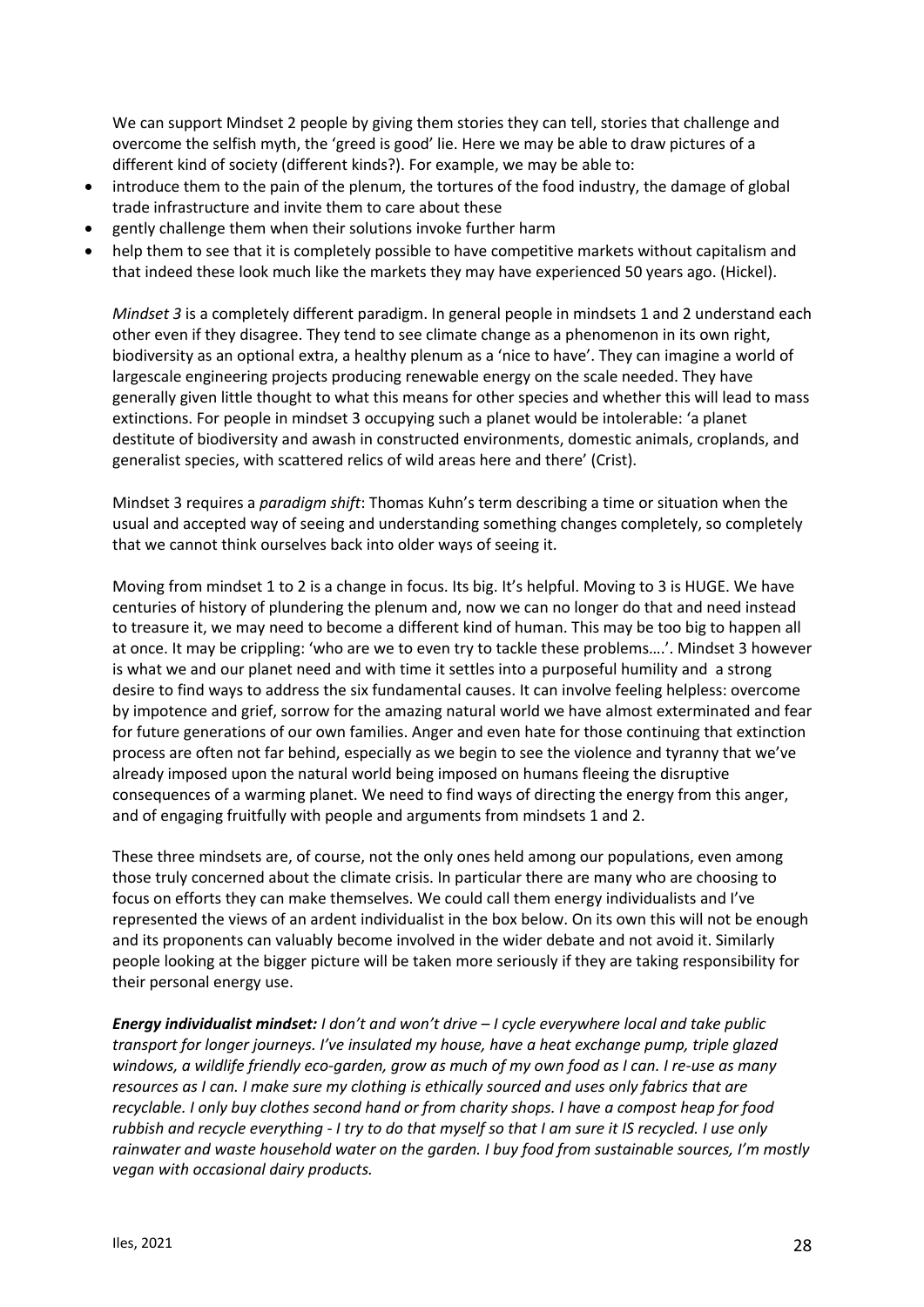*Wherever I can choose an ecofriendly option I will take that choice. If we all did this the planet would be in a lot less danger than it is. I'm not very concerned with wider issues, once I realised many years ago that the planet was in peril I have done everything I can at a personal level to make a difference. That's where I'm most effective.*

Along the way we'll meet others too, the deniers, the '*got better things to do*'ers, the '*it'll all be alright*'ers and we must choose carefully where we invest our personal persuasive energy.

# **Using this paper**

It was because I had no means of evaluating proposed ways forward that I set off on this reading adventure. I chose the structure for this essay so that I could use it to inform my own reactions, and if you have got this far perhaps you may find it helpful in informing yours.

When coming across proposals for action we can:

- check any proposals against the list of *fundamental causes*, do they address all of them? Only some of them but without harming others? Do they cause further harm in any of the six? This will indicate which proposals we need to oppose. Naturally we will need to oppose them as gracefully, convincingly, encouragingly, firmly and effectively as we can.
- check for any use of the *thinking traps* and again oppose any proposals based on these, ideally helping people understand the trap itself
- check proposals against the *three mindsets*: Which mindset is this proposal coming from? How does that influence further activity? What happens next? How can we respond without alienating nor endorsing? If we are to act with the wisdom and speed required we will need to act ourselves from mindset 3 but engage (awarely) with people from all three mindsets.

# **Where are we going? What is the future we are aiming for?**

That is the trouble, we don't know, we can't know. There are exciting, enabling futures possible, and terrifying ones, and everything in between. It may be that the affluent and exploitative global north will continue to behave irresponsibly, secure in the knowledge that it is in the global south that the problems will be felt most acutely, problems such as rising seas, rising temperatures, increasing desertification and the political unrest that accompanies those. If so, wealthy countries may defend and protect their lifestyles, erecting ever more physical barriers to those fleeing their home countries as they become overwhelmed in these ways. We already see the seeds of this in the reaction to migrant boats in the Mediterranean and English Channel.

We could choose instead to dismantle our global supply chains that cause so much harm to both nature and to humans, developing local economies rooted in local food production. A change of this sort would be momentous but may take more determination than time. After all it has taken only 60 years to build the current global food system, around mega-sized, soil-depleting, nature-hating farms. Indeed the last 20 have been the most destructive, and with focused effort that could be reversed in an even shorter time. If Chris Smaje can imagine small farms renewably skimming beautiful landscapes, leaving space for other people and other creatures then perhaps we all can.

Manufacturing, too, could look very different: taking place much more locally and in smaller volumes as we reduce significantly the quantity of new goods we purchase. Engineering and innovation skills could be retargeted to inform methods for repairing, repurposing and recycling, not just at the margins of our economies but at their centre.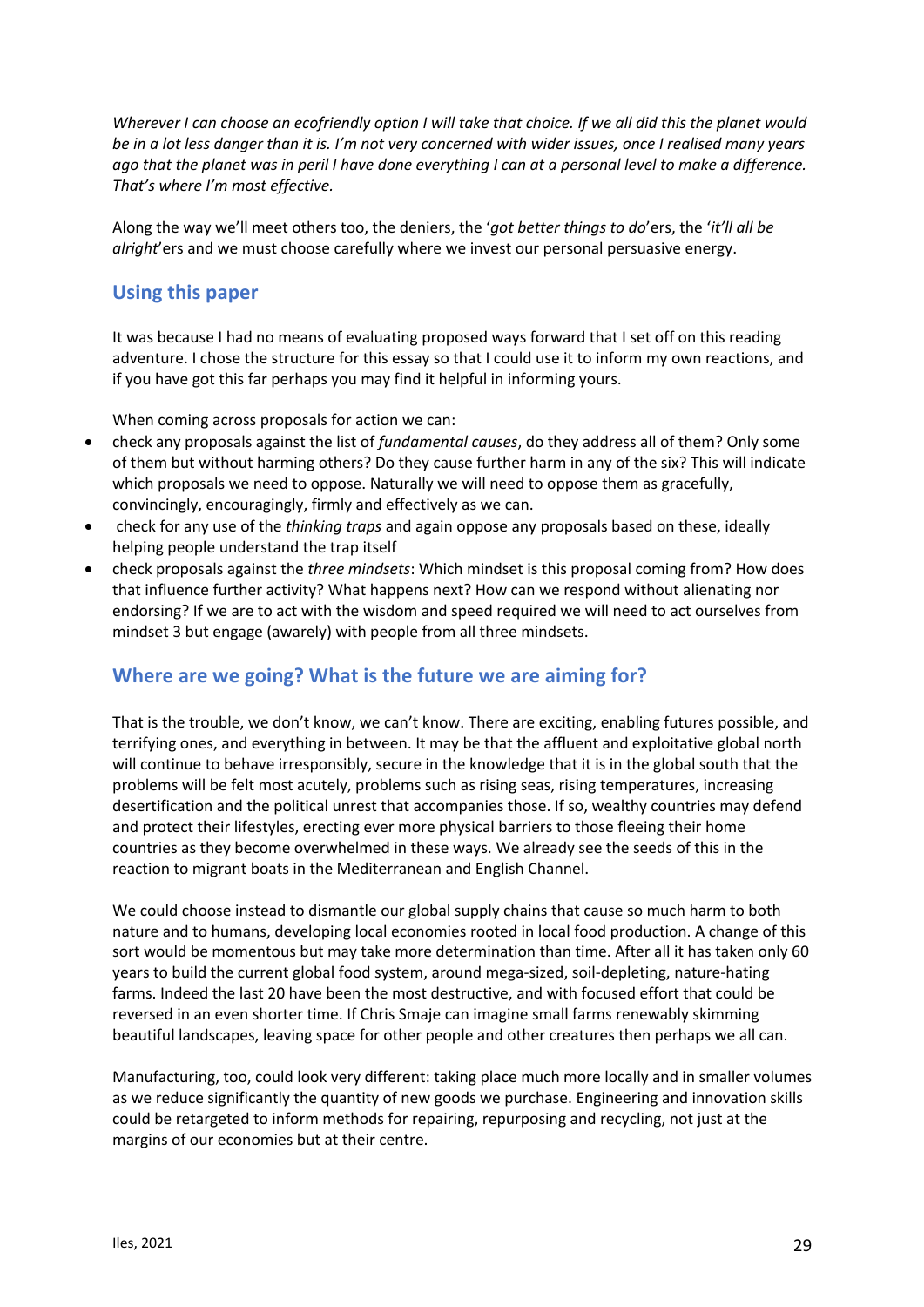If we started along this path we would begin to challenge things we currently take for granted. Let's think of cars for a minute. The average small car weighs twelve times as much as the average European adult, a small SUV (bought almost exclusively by city dwellers not country folk) twentyfour times. Before long we could see it as laughably absurd to demand supplies of energy that big to simply move us from A to B. There are already prototypes of tiny ultra-lightweight cars with batteries rechargeable at home in a couple of hours. These could revolutionise town and city transport, sharing road space with cycles and electric scooters, leaving safe space for walkers and linking with punctual and efficient public transport for a wide range of types of journey. What feels impossible now may suddenly feel obvious as we start to take this seriously.

With burgeoning 'repair and repurpose' clubs, perhaps 'Earth-cards' requiring that we purchase no more of nature's materials than we surrender, and fashionistas helping us choose garments that flatter us so well that we are happy with microscopic wardrobes, we may find new lifestyles that are not only more sustainable but more enjoyable than those we are living now. We may develop all sorts of skills we currently have no time to use: in making, tending, and creating; in physical sports; in maintaining real relationships in place of virtual ones. The result would be economies and lives that look different from today's: a much shorter working week (perhaps even the 15 hours that Keynes envisaged a hundred years ago), more meaningful and varied hobbies, more time for caring roles, different means of transport, different forms of entertainment, and kinds of housing. Our commercial companies would be different too: no private sector monopolies only genuine competition, with much shorter periods for Intellectual Property Rights. Economies may not grow but could still offer us the choice of goods that we need and want (and we may talk again of societies rather than economies.) Our lives could be different but just as rich.

This may be a pipe dream. *We're only human* after all and many of the 'haves' will not want to give up their privileges no matter how unsustainable they are. We can't guarantee that these processes will yield the results we envisage in the timeframes that allow people to keep faith in them: barriers and barbarism and war may erupt. *But if we decide that putting up barricades to keep out desperate migrants from the global south is inhumane and unsustainable we are going to have to re-imagine our world. And in that case it would be a good idea to start doing so soon, while we still remember what civil relations look like in open societies. We can use our current ways of life as a picture that informs us, and gradually lose our expectation that it is something we can demand.*

Choices we make now will influence whether we have a future of hunkering down to defensive animosity and warfare or are open to more humane and enjoyable alternatives. *Exactly* how we do the latter we can't yet know, we have to find out by experimenting with initiatives like those mentioned above, and learning as we go. A single master plan isn't the answer. Instead, multiple experiments and initiatives in tune with overarching aims will be necessary.

We may well choose to remain on our current path, triggering ever greater inequality, more assets to protect, more disorder, violence, more and more desperation, more distance between 'them' and 'us', more deployment of face recognition tech… Unless we actively stand against this it could very easily go this way. But we *are* human, we do care about others: other people, other species, and, crucially, other generations. We may need to keep reminding ourselves and others of what humane responses look like, but we *are* capable of that.

Just as our parents or grandparents in the 1950s and 60s were proud to be part of the amazing scientific progress of that time, so, now, we need to be prepared to rethink old certainties and think new thoughts and give our children and grandchildren the chance of a life in a non-turbulent, nonfrightening world.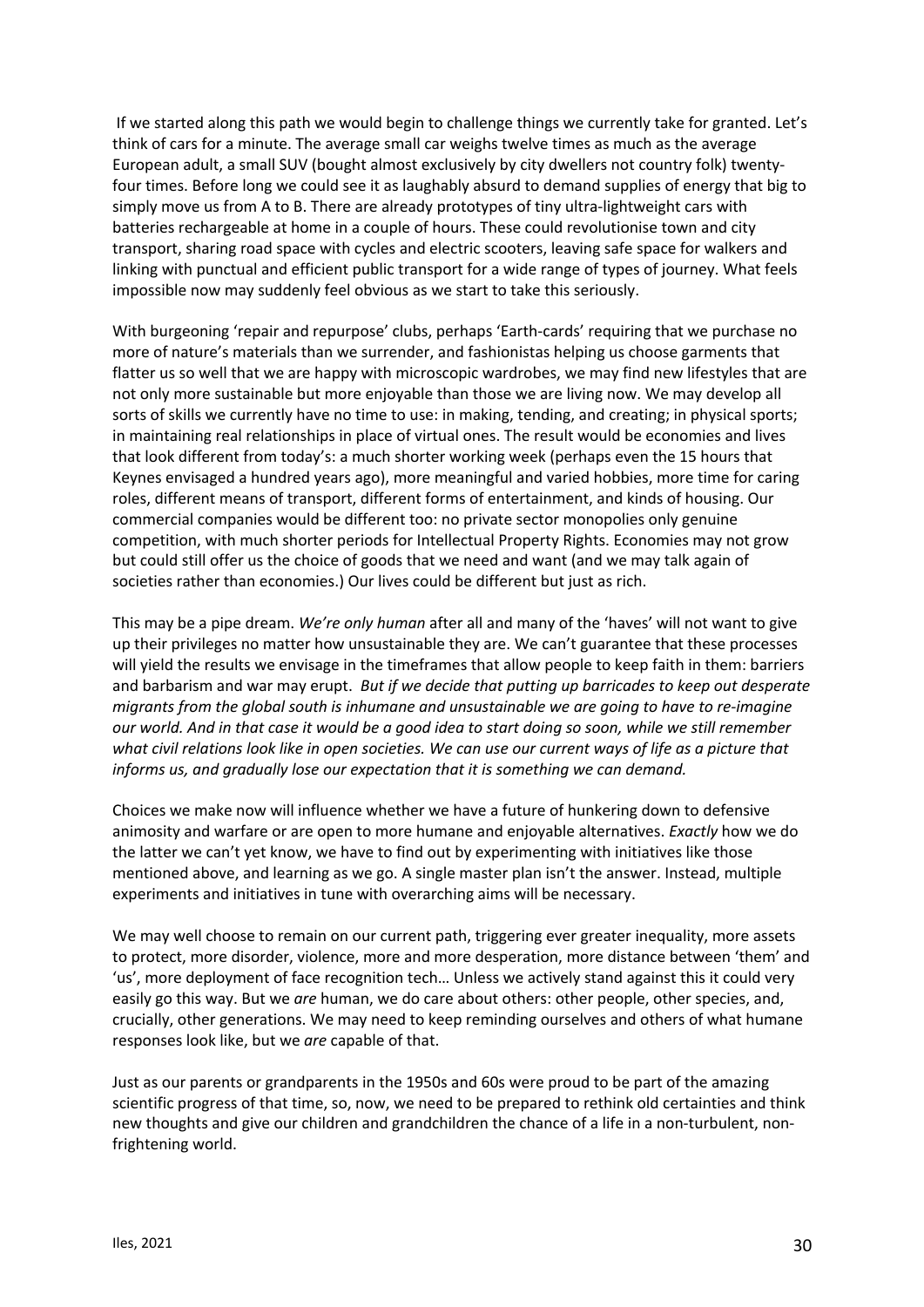# **No, it's not realistic**

As we interact with all the kinds of people and arguments discussed here we will often come across the word 'realistic', and especially the phrase 'it's not realistic'. Those saying it loudest and most vehemently are likely to be those with the most to protect, but anyone saying it will be right. Nothing that is a big enough change to have a chance of succeeding in addressing the six fundamental issues described in the first section will be realistic. It is not realistic, for example, to expect a complete change in the way national leaders and those leading intergovernmental organisations see the world. It is not realistic to expect people to be able to imagine the kind of life that uses hugely less energy. It's just not any less realistic than maintaining the status quo which will assuredly lead to the displacement and deaths of millions, and a completely unpredictable precarious life for our grandchildren.

There are no 'realistic' options.

Accepting that is both terrifying and liberating. It is what gives us permission to think and act differently and indeed requires that we do.

*Valerie Iles July 2021*

# **Appendix: Texts from which these arguments are drawn**

*1. The changing face of mainstream economics;*  David **Colander**, Ric Holt, Barkley Rosser, in Review of Political Economy 2004

*2. Abundant Earth: toward an ecological civilization* Eileen **Crist** University of Chicago press 2019

*3. Unlearning human-centrism: A bumpy road* Louise **Grancitelli**, Jonas Himpens, Anne Snick The Ecological Citizen Vol 4 No 1 2020

*4. What does degrowth mean: a few points of clarification* Jason **Hickel** Globalizations 2020

*Less is More: How degrowth will save the world* Jason **Hickel** Windmill Books 2021

*5. Good times bad Times: The Welfare Myth of Them and Us* John **Hills** Bristol University Press 2017

*6. The Post Growth Challenge: secular Stagnation, Inequality and the Limits to Growth* Tim **Jackson** CUSP 2018

*7. The Deficit Myth: modern monetary theory and how to build a better economy.*  Stephanie **Kelton** John Murray 2020

*8. A Buddhist History of the West: studies in lack* David **Loy** State University of New York Press 2002

*9. The Great Transformation. The political and economic origins of our time*